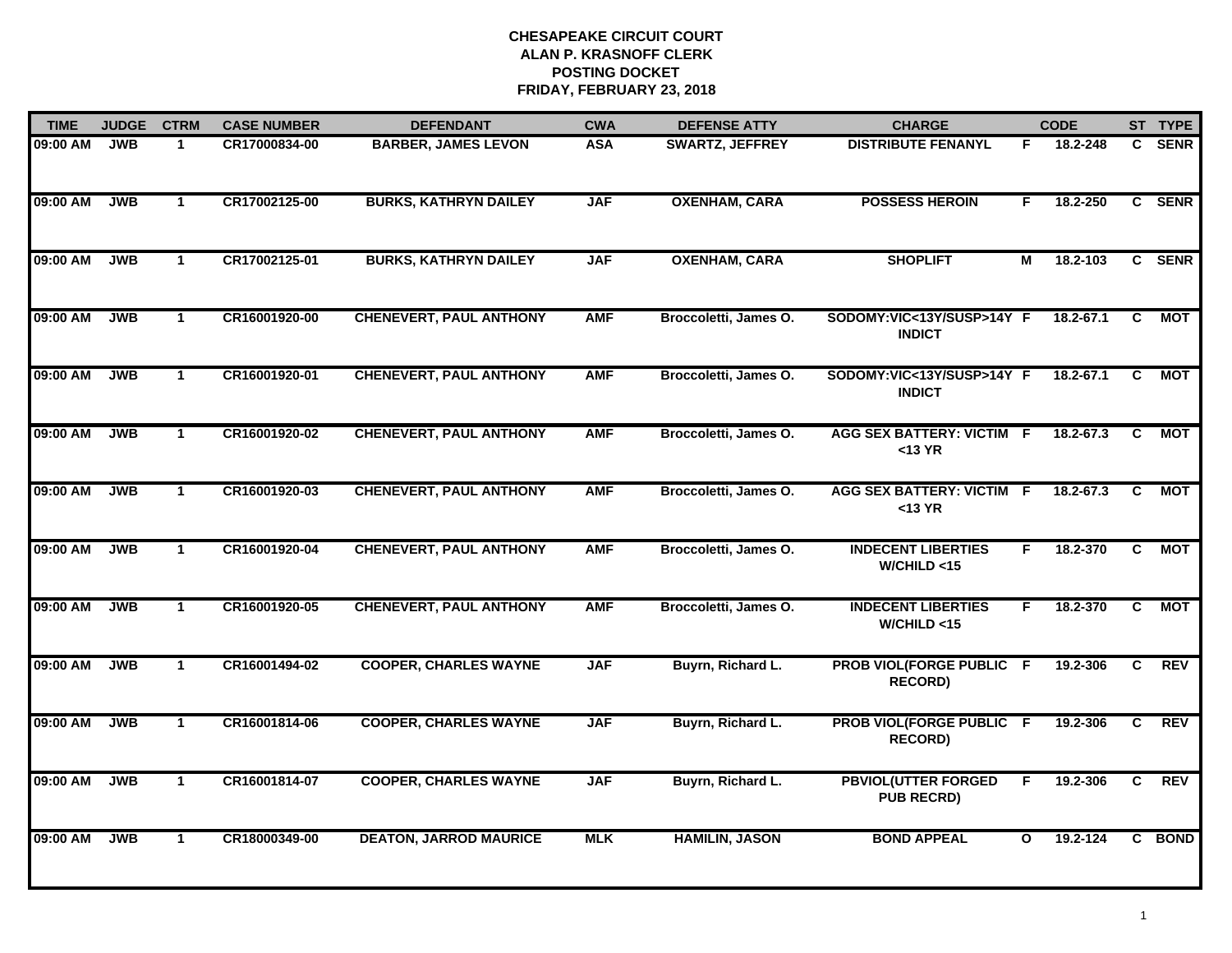| <b>TIME</b> | <b>JUDGE</b> | <b>CTRM</b>          | <b>CASE NUMBER</b> | <b>DEFENDANT</b>               | <b>CWA</b> | <b>DEFENSE ATTY</b>       | <b>CHARGE</b>                                        |                | <b>CODE</b>   |              | ST TYPE       |
|-------------|--------------|----------------------|--------------------|--------------------------------|------------|---------------------------|------------------------------------------------------|----------------|---------------|--------------|---------------|
| 09:00 AM    | <b>JWB</b>   | $\mathbf{1}$         | CR17001472-00      | <b>DENSON, JUAN CLIFTON</b>    | <b>KJB</b> | <b>OLIVER, FLOYD</b>      | <b>POSSESS COCAINE</b>                               | F.             | 18.2-250      |              | C SENR        |
| 09:00 AM    | <b>JWB</b>   | $\mathbf{1}$         | CR17001034-00      | <b>FAULKS, RICO JAY-ALEX</b>   | <b>AEP</b> | <b>OLIVER, FLOYD</b>      | <b>ROBBERY</b>                                       | F.             | $18.2 - 58$   |              | <b>B</b> BOND |
| 09:00 AM    | <b>JWB</b>   | $\mathbf{1}$         | CR17001034-01      | <b>FAULKS, RICO JAY-ALEX</b>   | <b>AEP</b> | <b>OLIVER, FLOYD</b>      | <b>FIREARM: USE OF FELONY</b><br><b>1ST OFF</b>      | $\overline{F}$ | $18.2 - 53.1$ |              | <b>B</b> BOND |
| 09:00 AM    | <b>JWB</b>   | $\mathbf 1$          | CR17001826-00      | <b>FEEMSTER, SHELTON LAFEE</b> | <b>CEE</b> | <b>JOHNSON, JERRELL R</b> | <b>BOND APPEAL</b>                                   | $\mathbf{o}$   | 19.2-124      |              | C BOND        |
| 09:00 AM    | <b>JWB</b>   | $\mathbf{1}$         | CR17002189-00      | <b>HARRIS, RUMONE LAMONTE</b>  | <b>MLK</b> | <b>PASS, STEPHANIE</b>    | POSS GUN W/SELL SCH I/II F 18.2-308.4<br><b>DRUG</b> |                |               |              | C TRYL        |
| 09:00 AM    | <b>JWB</b>   | $\mathbf{1}$         | CR17002189-01      | <b>HARRIS, RUMONE LAMONTE</b>  | <b>MLK</b> | <b>PASS, STEPHANIE</b>    | <b>NONVIOLENT FELON POSS F</b><br><b>GUN &gt;10Y</b> |                | 18.2-308.2    | $\mathbf{c}$ | <b>TRYL</b>   |
| 09:00 AM    | <b>JWB</b>   | $\mathbf{1}$         | CR17002189-02      | <b>HARRIS, RUMONE LAMONTE</b>  | <b>MLK</b> | <b>PASS, STEPHANIE</b>    | <b>CONCEALED/CARRYING</b><br><b>WEAPON</b>           | F.             | 18.2-308.2    | $\mathbf{C}$ | <b>TRYL</b>   |
| 09:00 AM    | <b>JWB</b>   | $\mathbf{1}$         | CR17002189-03      | <b>HARRIS, RUMONE LAMONTE</b>  | <b>MLK</b> | <b>PASS, STEPHANIE</b>    | <b>POSSESS HEROIN</b>                                | F              | 18.2-248      |              | C TRYL        |
| 09:00 AM    | <b>JWB</b>   | $\mathbf{1}$         | CR11001503-02      | <b>HARVEY, JUQUAN ANTHONY</b>  | <b>BKF</b> |                           | <b>PROB VIOL (FTR BAILED</b><br>PROP)                | F.             | 19.2-306      |              | <b>REV</b>    |
| 09:00 AM    | <b>JWB</b>   | $\blacktriangleleft$ | CR03A02829-03      | <b>HERRON, ERIC LIONELL</b>    | <b>JAF</b> | <b>SHORT, JAMES E</b>     | <b>PROB VIOL (BREAK &amp;</b><br>ENTER)              | F.             | 19.2-306      | C            | <b>REV</b>    |
| 09:00 AM    | <b>JWB</b>   | $\mathbf 1$          | CR03A02831-03      | <b>HERRON, ERIC LIONELL</b>    | <b>JAF</b> | <b>SHORT, JAMES E</b>     | <b>PROB VIOL (BREAK &amp;</b><br>ENTER)              | F.             | 19.2-306      | C.           | <b>REV</b>    |
| 09:00 AM    | <b>JWB</b>   | $\mathbf{1}$         | CR17001346-01      | <b>HOERL, MICHAEL GARY</b>     | <b>BW</b>  | <b>FLANDERS, JOSHUA B</b> | <b>POSSESS BURGLARY</b><br><b>TOOLS</b>              | F.             | 18.2-94       |              | C SENR        |
| 09:00 AM    | <b>JWB</b>   | $\mathbf{1}$         | CR17001346-02      | <b>HOERL, MICHAEL GARY</b>     | <b>BW</b>  | <b>FLANDERS, JOSHUA B</b> | <b>TRESPASS ON POSTED</b><br><b>PROPERTY</b>         | м              | 18.2-119      |              | C SENR        |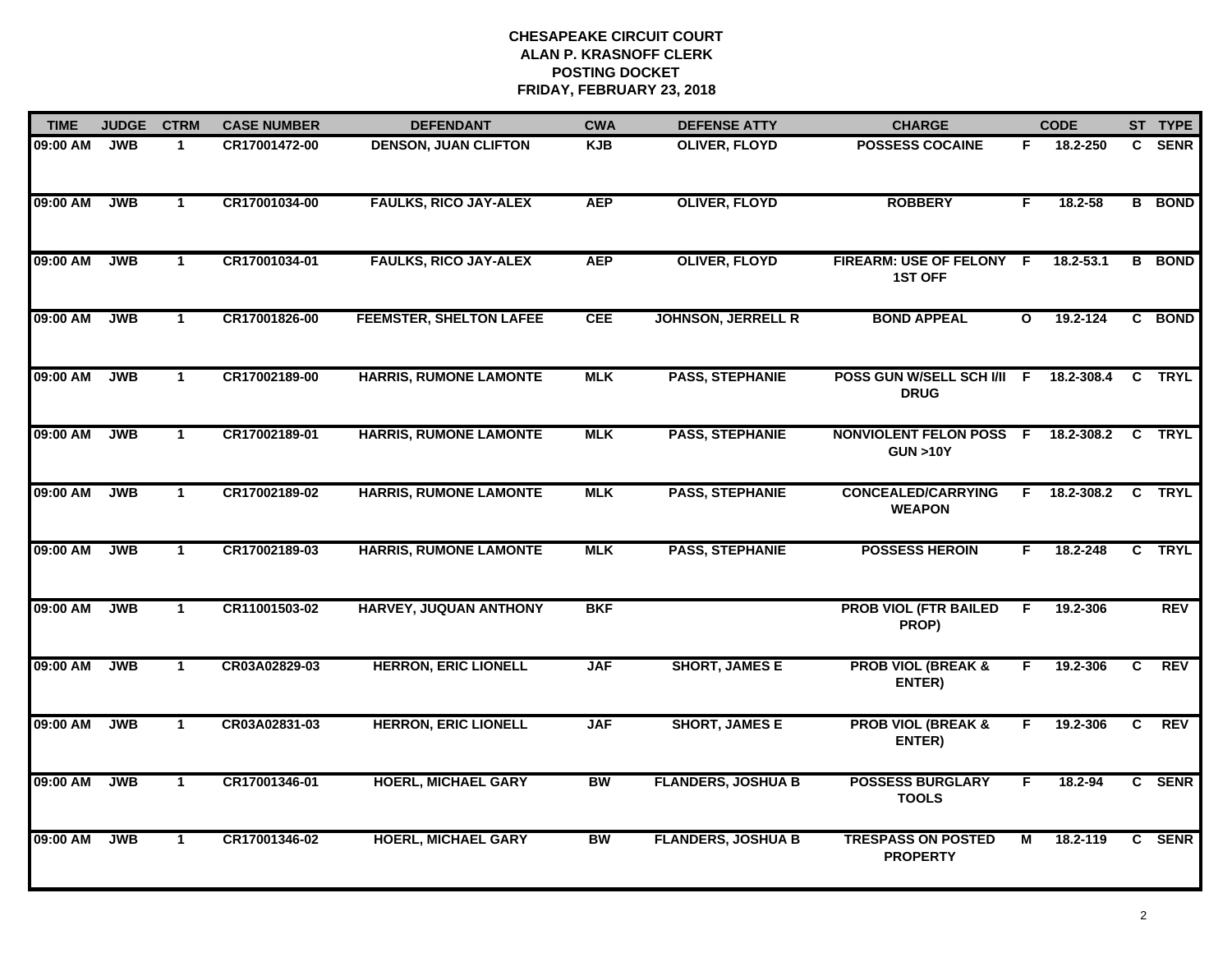| <b>TIME</b> | <b>JUDGE</b> | <b>CTRM</b>  | <b>CASE NUMBER</b> | <b>DEFENDANT</b>                               | <b>CWA</b> | <b>DEFENSE ATTY</b>         | <b>CHARGE</b>                                     |     | <b>CODE</b>   |                | ST TYPE    |
|-------------|--------------|--------------|--------------------|------------------------------------------------|------------|-----------------------------|---------------------------------------------------|-----|---------------|----------------|------------|
| 09:00 AM    | <b>JWB</b>   | $\mathbf{1}$ | CR17001891-00      | <b>HOERL, MICHAEL GARY</b>                     | <b>BW</b>  | <b>OLIVER, FLOYD</b>        | <b>GRAND LARCENY</b>                              | F.  | 18.2-95       |                | C SENR     |
| 09:00 AM    | <b>JWB</b>   | $\mathbf{1}$ | CR17001891-01      | <b>HOERL, MICHAEL GARY</b>                     | <b>BW</b>  | <b>OLIVER, FLOYD</b>        | <b>OBTAIN MONEY BY FALSE M</b><br><b>PRETENSE</b> |     | 18.2-178      |                | C SENR     |
| 09:00 AM    | <b>JWB</b>   | $\mathbf{1}$ | CR17001891-02      | <b>HOERL, MICHAEL GARY</b>                     | <b>BW</b>  | <b>OLIVER, FLOYD</b>        | <b>OBTAIN MONEY BY FALSE</b><br><b>PRETENSE</b>   | M   | 18.2-178      |                | C SENR     |
| 09:00 AM    | <b>JWB</b>   | $\mathbf 1$  | CR17001891-03      | <b>HOERL, MICHAEL GARY</b>                     | <b>BW</b>  | <b>OLIVER, FLOYD</b>        | <b>OBTAIN MONEY BY FALSE M</b><br><b>PRETENSE</b> |     | 18.2-178      |                | C SENR     |
| 09:00 AM    | <b>JWB</b>   | $\mathbf{1}$ | CR17001891-04      | <b>HOERL, MICHAEL GARY</b>                     | <b>BW</b>  | <b>OLIVER, FLOYD</b>        | <b>OBTAIN MONEY BY FALSE M</b><br><b>PRETENSE</b> |     | 18.2-178      |                | C SENR     |
| 09:00 AM    | <b>JWB</b>   | $\mathbf{1}$ | CR17001891-05      | <b>HOERL, MICHAEL GARY</b>                     | <b>BW</b>  | <b>OLIVER, FLOYD</b>        | <b>OBTAIN MONEY BY FALSE M</b><br><b>PRETENSE</b> |     | 18.2-178      |                | C SENR     |
| 09:00 AM    | <b>JWB</b>   | $\mathbf{1}$ | CR17001891-06      | <b>HOERL, MICHAEL GARY</b>                     | <b>BW</b>  | <b>OLIVER, FLOYD</b>        | <b>OBTAIN MONEY BY FALSE M</b><br><b>PRETENSE</b> |     | 18.2-178      |                | C SENR     |
| 09:00 AM    | <b>JWB</b>   | $\mathbf{1}$ | CR16000646-03      | <b>HOLMES, PHILLIP EDWARD; II</b>              | <b>CEE</b> | SWIFT-SHERARD, Sanita A.    | <b>PROB VIOL (POSSESS</b><br><b>FENTANYL)</b>     | F.  | 19.2-306      | $\overline{c}$ | <b>REV</b> |
| 09:00 AM    | <b>JWB</b>   | $\mathbf 1$  | CR17000203-00      | <b>JACOBS, DEION BERNARD</b>                   | <b>MLK</b> | <b>WHITUS, JAMES J</b>      | <b>MALICIOUS WOUNDING</b>                         | F.  | $18.2 - 51.2$ |                | C PLEA     |
| 09:00 AM    | <b>JWB</b>   | $\mathbf{1}$ | CR17000203-01      | <b>JACOBS, DEION BERNARD</b>                   | <b>MLK</b> | <b>WHITUS, JAMES J</b>      | <b>MALICIOUS WOUNDING</b>                         | F.  | $18.2 - 51.2$ |                | C PLEA     |
| 09:00 AM    | <b>JWB</b>   | $\mathbf{1}$ | CR17000203-02      | <b>JACOBS, DEION BERNARD</b>                   | <b>MLK</b> | <b>WHITUS, JAMES J</b>      | <b>FTA-10AM MOTION</b>                            | М   | 18.2-456      | $\mathbf{c}$   | CAP        |
| 09:00 AM    | <b>JWB</b>   | $\mathbf 1$  | CR07A01145-01      | <b>JARMAN, CHRISTOPHER</b><br><b>MCKEITHAN</b> | <b>BW</b>  | <b>Mason, Sharon Butler</b> | <b>VIOL PROBATION ON FEL</b><br><b>OFF</b>        | - F | 19.2-306      | C              | REV        |
| 09:00 AM    | <b>JWB</b>   | $\mathbf{1}$ | CR97A00281-02      | <b>JOHNSON, LOWELL CHARLES</b>                 | <b>CEE</b> | <b>BOUCHARD, JULIAN</b>     | PROB VIOL (PWID COCAINE) F                        |     | 19.2-306      | $\overline{c}$ | <b>REV</b> |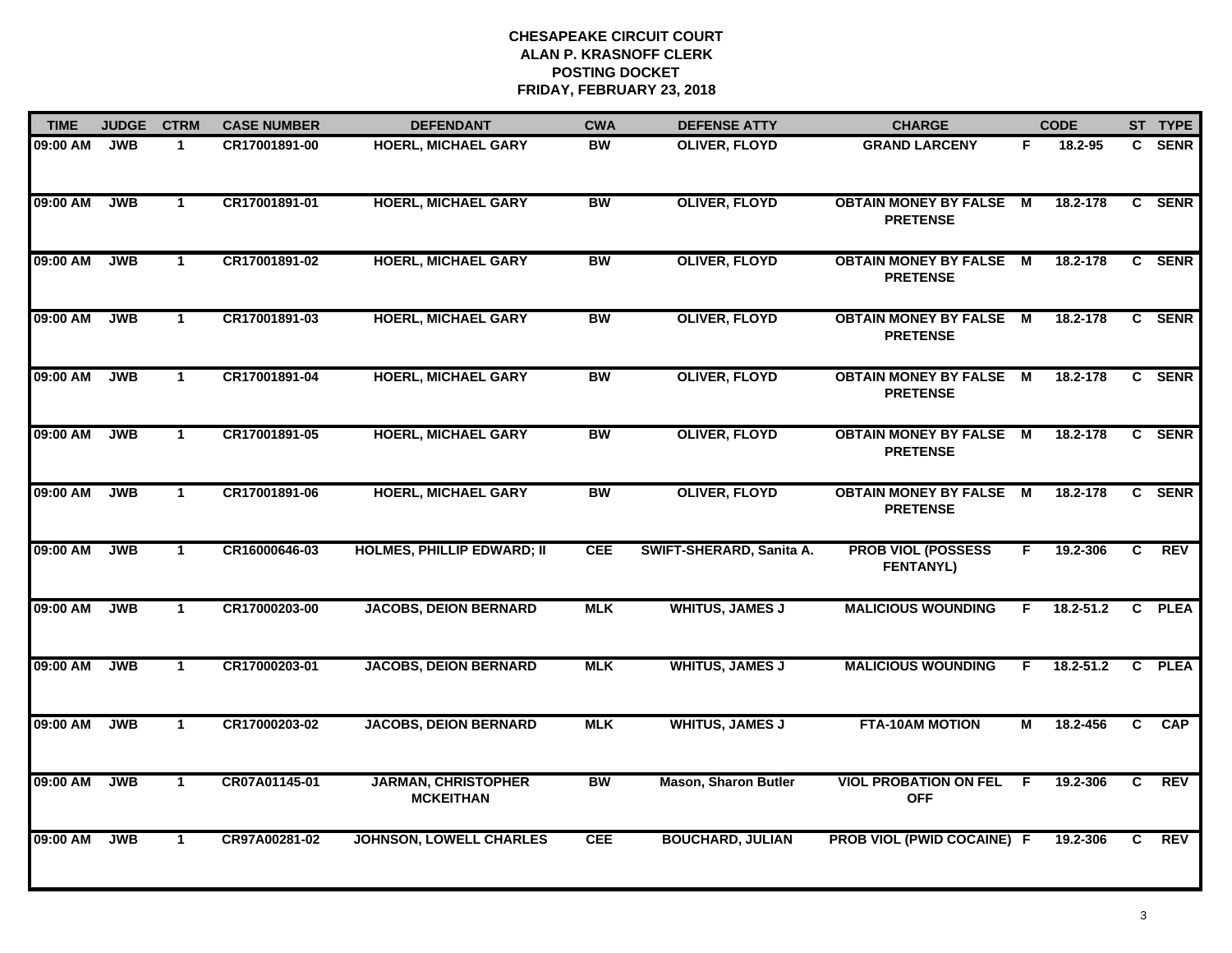| <b>TIME</b> | <b>JUDGE</b> | <b>CTRM</b>  | <b>CASE NUMBER</b> | <b>DEFENDANT</b>               | <b>CWA</b> | <b>DEFENSE ATTY</b>       | <b>CHARGE</b>                                   |    | <b>CODE</b>   |    | ST TYPE     |
|-------------|--------------|--------------|--------------------|--------------------------------|------------|---------------------------|-------------------------------------------------|----|---------------|----|-------------|
| 09:00 AM    | <b>JWB</b>   | $\mathbf{1}$ | CR15000661-04      | <b>KNAPP, GRANT DAVID</b>      | <b>ASA</b> | <b>BARLOW, JASON A</b>    | <b>VIOL PROBATION (POSS</b><br><b>HEROIN)</b>   | F. | 19.2-306      | C. | <b>REV</b>  |
| 09:00 AM    | <b>JWB</b>   | $\mathbf{1}$ | CR15002045-03      | <b>KNAPP, GRANT DAVID</b>      | <b>ASA</b> | <b>BARLOW, JASON A</b>    | <b>VIOL PROBATION (POSS</b><br><b>HEROIN)</b>   | -F | 19.2-306      | C  | <b>REV</b>  |
| 09:00 AM    | <b>JWB</b>   | $\mathbf{1}$ | CR16000953-05      | <b>KNAPP, GRANT DAVID</b>      | <b>ASA</b> | <b>BARLOW, JASON A</b>    | <b>VIOL PROBATION ON FEL</b><br><b>OFF</b>      | E  | 19.2-306      | C  | <b>REV</b>  |
| 09:00 AM    | <b>JWB</b>   | $\mathbf 1$  | CR16000953-06      | <b>KNAPP, GRANT DAVID</b>      | <b>ASA</b> | <b>BARLOW, JASON A</b>    | <b>VIOL PROBATION (POSS</b><br><b>HEROIN)</b>   | F  | 19.2-306      | C  | <b>REV</b>  |
| 09:00 AM    | <b>JWB</b>   | $\mathbf{1}$ | CR16000953-07      | <b>KNAPP, GRANT DAVID</b>      | <b>ASA</b> | <b>BARLOW, JASON A</b>    | <b>PROB VIOL(POSS CONTR</b><br><b>PARAPHER)</b> | М  | 19.2-306      | C  | <b>REV</b>  |
| 09:00 AM    | <b>JWB</b>   | $\mathbf{1}$ | CR16000953-08      | <b>KNAPP, GRANT DAVID</b>      | <b>ASA</b> | <b>BARLOW, JASON A</b>    | <b>VIOL PROBATION (POSS</b><br>ETHYLONE)        | F  | 19.2-306      | C. | REV         |
| 09:00 AM    | <b>JWB</b>   | $\mathbf{1}$ | CR17001741-00      | <b>KNAPP, GRANT DAVID</b>      | <b>ASA</b> | <b>BARLOW, JASON A</b>    | <b>POSSESS HEROIN</b>                           | F  | 18.2-250      | C  | <b>SENR</b> |
| 09:00 AM    | <b>JWB</b>   | $\mathbf{1}$ | CR06002131-02      | <b>LEWIS, TRAVIS SENTELL</b>   | <b>CEE</b> | <b>MARSHALL, SHERRILL</b> | <b>PROB VIOL (POSSESS</b><br><b>COCAINE)</b>    | F  | 19.2-306      | C  | <b>REV</b>  |
| 09:00 AM    | <b>JWB</b>   | $\mathbf{1}$ | CR12001981-03      | <b>LEWIS, TRAVIS SENTELL</b>   | <b>CEE</b> | <b>MARSHALL, SHERRILL</b> | <b>PROB VIOL (FAILURE TO</b><br>APPEAR)         | F  | 19.2-306      | C  | <b>REV</b>  |
| 09:00 AM    | <b>JWB</b>   | $\mathbf{1}$ | CR16001598-01      | <b>MABE, CHRISTINA FISHER</b>  | <b>KAM</b> | <b>BALES, PATRICK L</b>   | <b>ASSAULT: MALIC; VICTIM</b><br><b>INJURED</b> | F. | $18.2 - 51.2$ | C. | <b>SENR</b> |
| 09:00 AM    | <b>JWB</b>   | $\mathbf{1}$ | CR10003035-08      | <b>MASSIMINO, EILEEN MARIE</b> | <b>JAF</b> | <b>ALOUPAS, CARMELOU</b>  | <b>PROB VIOL (GRAND</b><br><b>LARCENY)</b>      | F. | 19.2-306      | C. | <b>REV</b>  |
| 09:00 AM    | <b>JWB</b>   | $\mathbf{1}$ | CR10003035-09      | <b>MASSIMINO, EILEEN MARIE</b> | <b>JAF</b> | <b>ALOUPAS, CARMELOU</b>  | PROB VIOL(LARC W/ INT TO F<br>SELL)             |    | 19.2-306      | C  | <b>REV</b>  |
| 09:00 AM    | <b>JWB</b>   | $\mathbf{1}$ | CR10003035-10      | <b>MASSIMINO, EILEEN MARIE</b> | <b>JAF</b> | <b>ALOUPAS, CARMELOU</b>  | <b>PROB VIOL (GRAND</b><br><b>LARCENY)</b>      | F  | 19.2-306      | C  | <b>REV</b>  |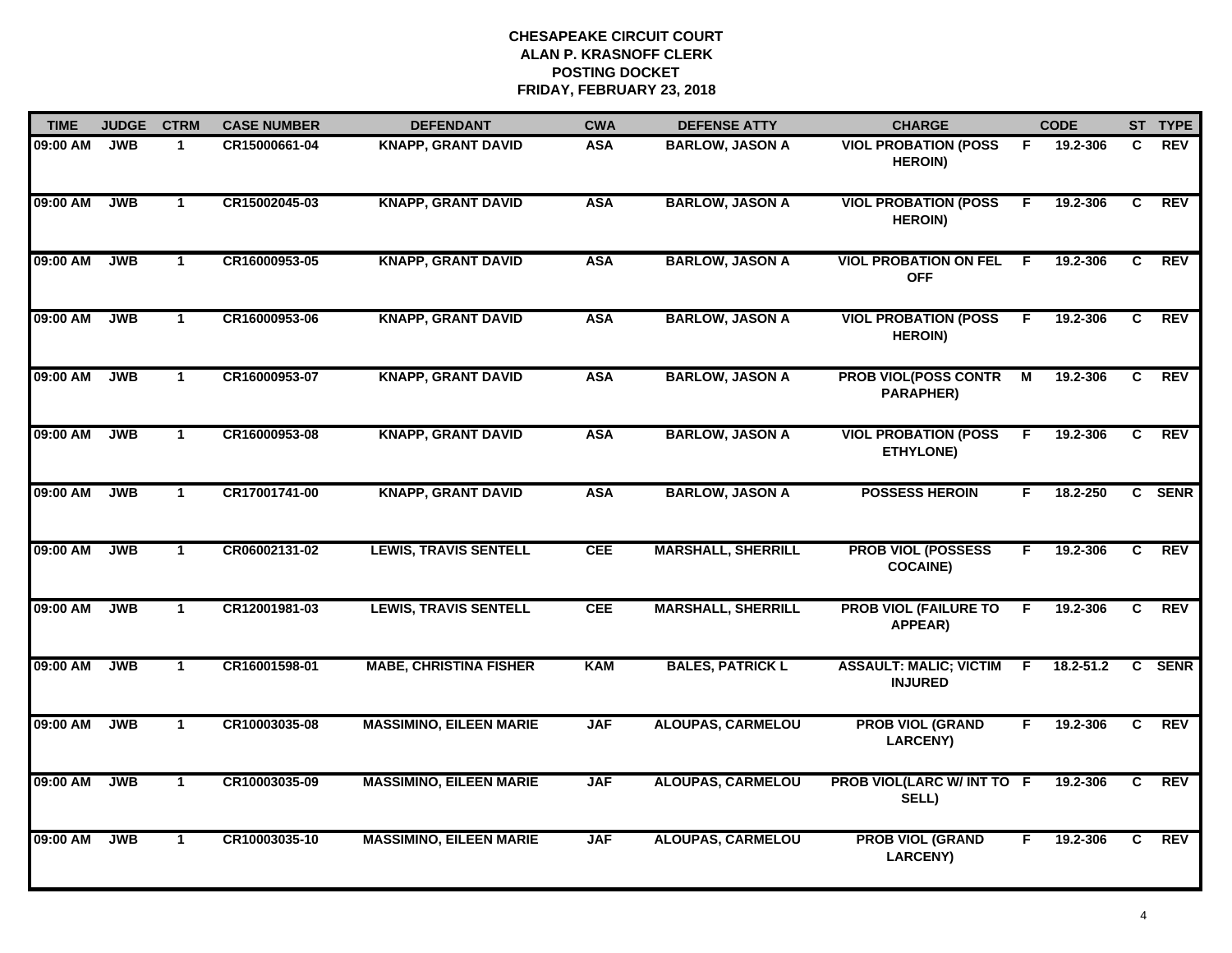| <b>TIME</b> | <b>JUDGE</b> | <b>CTRM</b>  | <b>CASE NUMBER</b> | <b>DEFENDANT</b>                | <b>CWA</b> | <b>DEFENSE ATTY</b>            | <b>CHARGE</b>                             |              | <b>CODE</b>    |    | ST TYPE         |
|-------------|--------------|--------------|--------------------|---------------------------------|------------|--------------------------------|-------------------------------------------|--------------|----------------|----|-----------------|
| 09:00 AM    | <b>JWB</b>   | $\mathbf{1}$ | CR10003035-11      | <b>MASSIMINO, EILEEN MARIE</b>  | <b>JAF</b> | ALOUPAS, CARMELOU              | PROB VIOL(LARC W/ INT TO F<br>SELL)       |              | 19.2-306       | C. | <b>REV</b>      |
| 09:00 AM    | <b>JWB</b>   | $\mathbf 1$  | CR17002255-00      | <b>MCCOY, CHEYENNE</b>          | <b>PLS</b> | <b>BOSLEY, CORIE</b>           | <b>POSSESS MARIJUANA</b>                  | м            | 18.2-250.1     | S. | <b>TRYL</b>     |
| 09:00 AM    | <b>JWB</b>   | $\mathbf{1}$ | CR17002255-01      | <b>MCCOY, CHEYENNE</b>          | <b>PLS</b> |                                | <b>FTA</b>                                | М            | 18.2-456       |    | $\overline{sc}$ |
| 09:00 AM    | <b>JWB</b>   | $\mathbf 1$  | CR17000608-00      | <b>MORRIS, MARA MARIE</b>       | <b>CEE</b> | Frazier, Reginald B.; Sr.      | <b>CONSPIRACY OBTAIN</b><br><b>MONEY</b>  | F.           | 18.2-178       |    | C SENR          |
| 09:00 AM    | <b>JWB</b>   | $\mathbf 1$  | CR17000608-01      | <b>MORRIS, MARA MARIE</b>       | <b>CEE</b> | <b>FRAZIER, REGINALD B; SR</b> | <b>FAILURE TO APPEAR</b>                  | М            | 18.2-456       |    | C CAP           |
| 09:00 AM    | <b>JWB</b>   | $\mathbf{1}$ | CR18000348-00      | <b>MULLINS, WILLE DEJUAN</b>    | <b>JAF</b> | <b>HAMLIN, JASON</b>           | <b>BOND APPEAL</b>                        | $\mathbf{o}$ | 19.2-124       |    | C BOND          |
| 09:00 AM    | <b>JWB</b>   | $\mathbf{1}$ | CR16002042-00      | <b>NORMAN, RYAN ANDREW</b>      | <b>ASA</b> | <b>HAMLIN, JASON L</b>         | <b>POSSESS COCAINE</b>                    | F.           | 18.2-250       |    | <b>B</b> SENT   |
| 09:00 AM    | <b>JWB</b>   | $\mathbf{1}$ | CR17000891-00      | <b>OVERTON, DARRYL JETTERES</b> | <b>JAF</b> | <b>ORTIZ, KATHLEEN</b>         | <b>DWI 3RD; W/CHILD</b>                   |              | $F$ C.18.2-266 |    | C MOPT          |
| 09:00 AM    | <b>JWB</b>   | $\mathbf 1$  | CR17000891-01      | <b>OVERTON, DARRYL JETTERES</b> | <b>JAF</b> | <b>ORTIZ, KATHLEEN</b>         | <b>HABIT OFF DRIVE W/O LIC</b><br>$2+OFF$ | F.           | B.46.2-357     | C. | <b>MOPT</b>     |
| 09:00 AM    | <b>JWB</b>   | $\mathbf{1}$ | CR16001337-00      | <b>OVERTON, JESSE PHILLIP</b>   | <b>KJB</b> | <b>WENTWORTH, RACHEL E</b>     | <b>POSSESS HEROIN</b>                     | F.           | 18.2-250       | B  | <b>RE</b>       |
| 09:00 AM    | <b>JWB</b>   | $\mathbf{1}$ | CR16001833-00      | <b>THOMAS, KATRINA BROOKE</b>   | <b>ASA</b> | <b>WRAY, J ASHTON; JR</b>      | <b>UNLAWFUL WOUNDING</b>                  | F.           | 18.2-51        |    | C SENR          |
| 09:00 AM    | <b>JWB</b>   | $\mathbf{1}$ | CR16001833-01      | <b>THOMAS, KATRINA BROOKE</b>   | <b>ASA</b> | <b>WRAY, J ASHTON; JR</b>      | <b>INTENTIONAL DAMAGE</b><br><b>BLDG</b>  | F.           | 18.2-137       |    | C SENR          |
| 09:00 AM    | <b>JWB</b>   | $\mathbf{1}$ | CR16001833-03      | <b>THOMAS, KATRINA BROOKE</b>   | <b>ASA</b> | <b>WRAY, J ASHTON; JR</b>      | <b>DUI 1ST</b>                            |              | M A.18.2-266   |    | C SENR          |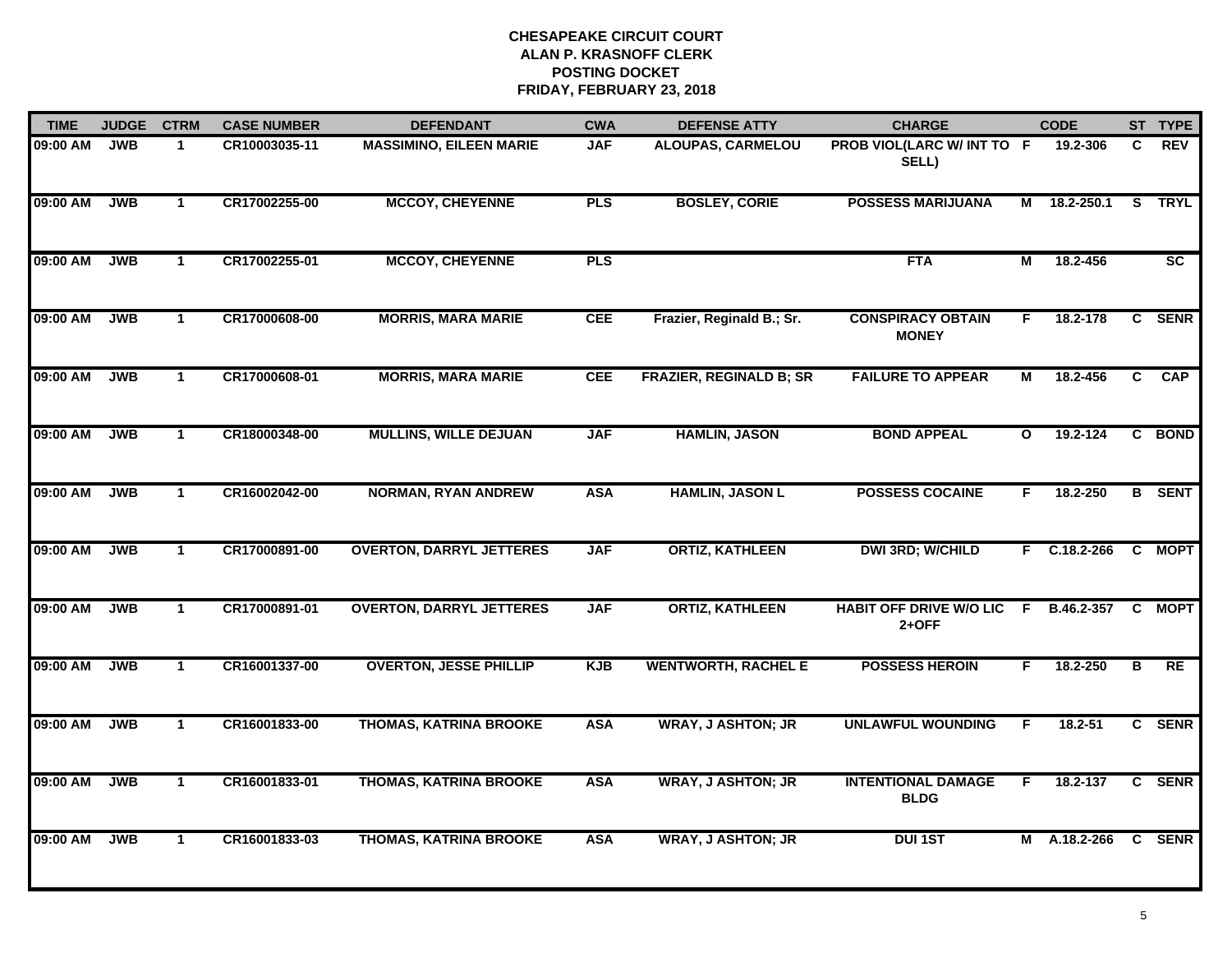| <b>TIME</b> | <b>JUDGE</b> | <b>CTRM</b>             | <b>CASE NUMBER</b> | <b>DEFENDANT</b>                  | <b>CWA</b> | <b>DEFENSE ATTY</b>         | <b>CHARGE</b>                                        |                | <b>CODE</b>         |                | ST TYPE       |
|-------------|--------------|-------------------------|--------------------|-----------------------------------|------------|-----------------------------|------------------------------------------------------|----------------|---------------------|----------------|---------------|
| 09:00 AM    | <b>FBL</b>   | 3                       | CJ17000092-00      | IN RE JUVENILE APPEAL             | <b>PLS</b> |                             | <b>SPEEDING</b>                                      |                | C.46.2-874          |                | <b>TRYL</b>   |
| 09:00 AM    | <b>FBL</b>   | $\overline{\mathbf{3}}$ | CR17001753-00      | <b>BULLOCK, DARRELL KENNETH</b>   | <b>WHC</b> | <b>OLIVER, FLOYD</b>        | DRIVE ON SUSP 5TH+ OFF                               | M              | B.46.2-301          | <b>S</b>       | <b>UA</b>     |
| 09:00 AM    | <b>FBL</b>   | $\mathbf{3}$            | CR17001753-01      | <b>BULLOCK, DARRELL KENNETH</b>   | <b>WHC</b> | <b>OLIVER, FLOYD</b>        | FTA - GDC 6/23/17                                    | М              | 18.2-456            |                | <b>B</b> SENT |
| 09:00 AM    | <b>FBL</b>   | $\mathbf{3}$            | CR17002258-00      | <b>CARRIER, THOMAS; JR</b>        | <b>WHC</b> |                             | <b>FAIL TO YIELD</b>                                 |                | 46.2-826            |                | S TRYL        |
| 09:00 AM    | <b>FBL</b>   | $\mathbf{3}$            | CR17002452-00      | <b>CAYWOOD, DAVID JASON</b>       | <b>PLS</b> | <b>BLACK, HUGH</b>          | <b>DWI1ST</b>                                        |                | M A.18.2-266        |                | <b>B</b> TRYL |
| 09:00 AM    | <b>FBL</b>   | $\mathbf{3}$            | CR17002452-00      | <b>CAYWOOD, DAVID JASON</b>       | <b>PLS</b> | <b>BLACK, HUGH</b>          | <b>DWI1ST</b>                                        | M              | A.18.2-266          | В              | МОТ           |
| 09:00 AM    | <b>FBL</b>   | 3                       | CR18000333-00      | <b>CROOK, DESHAWN EMANUEL</b>     |            | <b>HAMLIN, JASON</b>        | <b>BOND APPEAL</b>                                   | $\mathbf{o}$   | 19.2-124            |                | C BOND        |
| 09:00 AM    | <b>FBL</b>   | $\mathbf{3}$            | CR17002512-00      | <b>CRUZ, JUANA ROSA</b>           | <b>WHC</b> | <b>OLIVER, FLOYD</b>        | <b>RECKLESS DRIVING</b>                              |                | M C.46.2-862 S TRYL |                |               |
| 09:00 AM    | <b>FBL</b>   | 3                       | CR17001547-00      | <b>DALTON, GERALD CHRISTOPHER</b> | <b>SNS</b> | <b>NORMILE, JAMES P; IV</b> | <b>ASSAULT AND BATTER</b>                            | M              | 18.2-57             |                | <b>B</b> TRYL |
| 09:00 AM    | <b>FBL</b>   | $\mathbf{3}$            | CR17002086-00      | EIBAN, CONRAD J                   | <b>PLS</b> | <b>KULOGPWSKI, MONTE</b>    | <b>REFUSAL</b>                                       |                | $C$ 18.2-268.3      | S.             | <b>SUP</b>    |
| 09:00 AM    | <b>FBL</b>   | $\overline{\mathbf{3}}$ | CR17002222-00      | <b>ERVIN, DELVONTAE M</b>         | <b>WHC</b> |                             | POSSESS MARIJUANA 1ST M 18.2-250.1<br><b>OFFENSE</b> |                |                     |                | S TRYL        |
| 09:00 AM    | <b>FBL</b>   | 3                       | CR17001862-00      | <b>FOUNTAIN, KEITH ELLIS; JR</b>  | <b>WHC</b> | <b>FORSTIE, AARON</b>       | <b>POSSESS PARAPHENALIA</b>                          | $\overline{M}$ | 54.1-3466           | $\overline{c}$ | <b>MOT</b>    |
| 09:00 AM    | <b>FBL</b>   | $\mathbf{3}$            | CR17001862-01      | <b>FOUNTAIN, KEITH ELLIS; JR</b>  | <b>WHC</b> | <b>FORSTIE, AARON</b>       | <b>POSSESS SUBOXONE</b>                              | М              | 18.2-250            | C              | <b>MOT</b>    |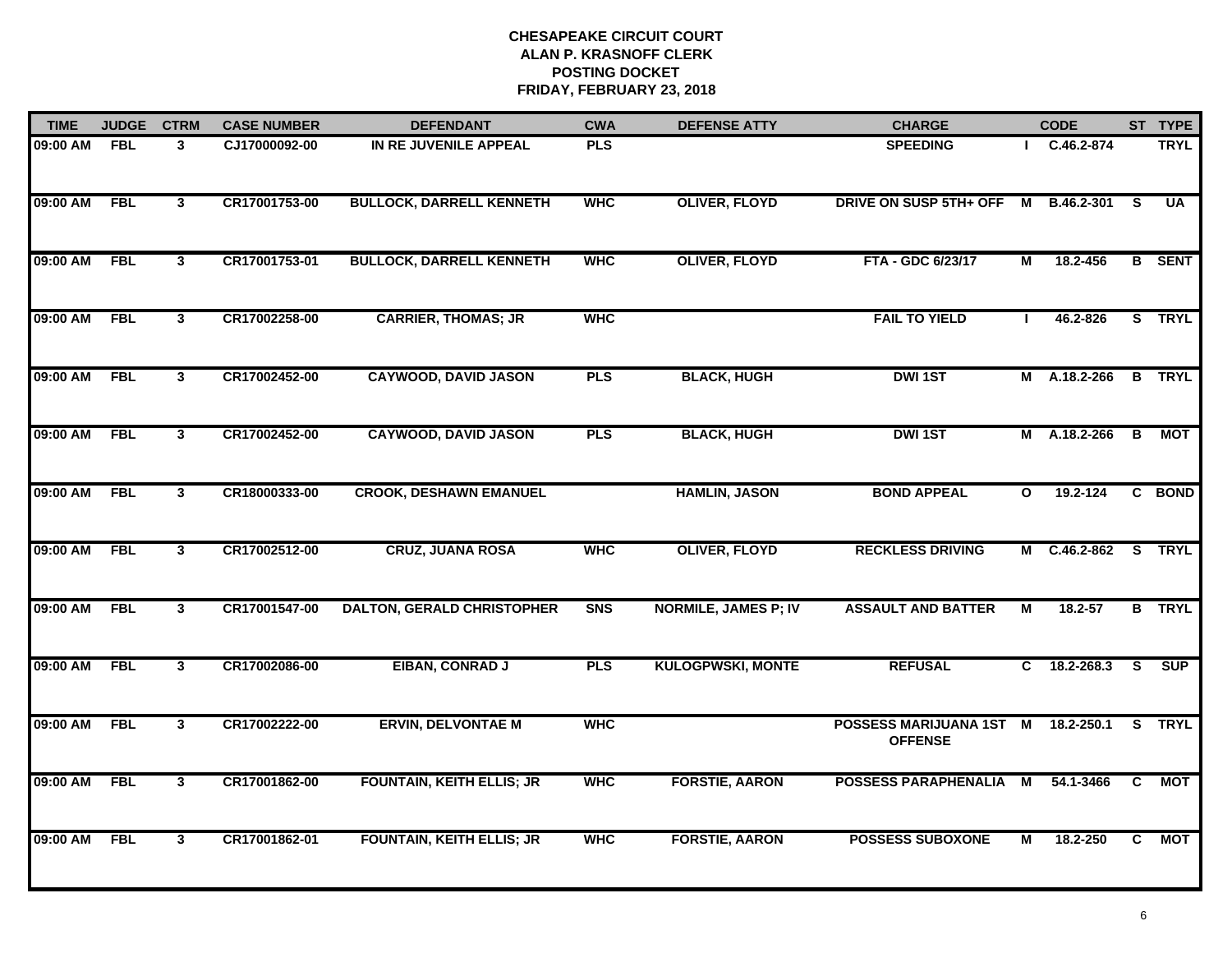| <b>TIME</b> | <b>JUDGE</b> | <b>CTRM</b>             | <b>CASE NUMBER</b> | <b>DEFENDANT</b>               | <b>CWA</b> | <b>DEFENSE ATTY</b>      | <b>CHARGE</b>                                     |                | <b>CODE</b>    |    | ST TYPE       |
|-------------|--------------|-------------------------|--------------------|--------------------------------|------------|--------------------------|---------------------------------------------------|----------------|----------------|----|---------------|
| 09:00 AM    | <b>FBL</b>   | 3                       | CR17002490-00      | HOWARD, DWAYNE VANCE           | <b>WHC</b> |                          | <b>POSSESS MARIJUANA</b>                          |                | M 18.2-250.1   | S. | <b>TRYL</b>   |
| 09:00 AM    | <b>FBL</b>   | $\mathbf{3}$            | CR18000095-00      | <b>LIGGINS, MELVIN MARQUES</b> | <b>WHC</b> | <b>OLIVER, FLOYD</b>     | <b>NO DRIVERS LICENSE</b>                         | М              | 46.2-300       |    | <b>B</b> TRYL |
| 09:00 AM    | <b>FBL</b>   | $\mathbf{3}$            | CR18000096-00      | <b>LOGAN, JOHN H; JR</b>       | <b>WHC</b> |                          | SPEEDING 48/35                                    |                | F.46.2-870     |    | S TRYL        |
| 09:00 AM    | <b>FBL</b>   | $\mathbf{3}$            | CR14002393-01      | PIERSON, ALLISON ELIZABETH     | <b>BEC</b> | Gilchrist, Kurt A.       | <b>PROB VIOL (GRAND</b><br><b>LARCENY)</b>        | F              | 19.2-306       |    | C BOND        |
| 09:00 AM    | <b>FBL</b>   | $\mathbf{3}$            | CR17002284-00      | <b>RICKS, JERMAINE MARQUIS</b> | <b>BEC</b> | Martin, Terence P.       | <b>ABDUCTION</b>                                  | F.             | $18.2 - 47$    |    | C TRYL        |
| 09:00 AM    | <b>FBL</b>   | $\mathbf{3}$            | CR17002284-01      | <b>RICKS, JERMAINE MARQUIS</b> | <b>BEC</b> | Martin, Terence P.       | <b>BREAK &amp; ENTER</b>                          | F.             | 18.2-91        |    | C TRYL        |
| 09:00 AM    | <b>FBL</b>   | $\overline{\mathbf{3}}$ | CR17002284-02      | <b>RICKS, JERMAINE MARQUIS</b> | <b>BEC</b> | <b>MARTIN, TERENCE P</b> | <b>GRAND LARCENY- AUTO</b><br><b>THEFT</b>        | $\overline{F}$ | 18.2-95        |    | C TRYL        |
| 09:00 AM    | <b>FBL</b>   | $\mathbf{3}$            | CR17002284-03      | <b>RICKS, JERMAINE MARQUIS</b> | <b>BEC</b> | <b>MARTIN, TERENCE P</b> | <b>THREATEN OVER PHONE</b>                        | M              | 18.2-427       |    | C TRYL        |
| 09:00 AM    | <b>FBL</b>   | $\mathbf{3}$            | CR17002284-04      | <b>RICKS, JERMAINE MARQUIS</b> | <b>BEC</b> | <b>MARTIN, TERENCE P</b> | <b>VIOLATION OF PROTECTIVE M</b><br><b>ORDER</b>  |                | $16.1 - 253.2$ |    | <b>C</b> TRYL |
| 09:00 AM    | <b>FBL</b>   | $\mathbf{3}$            | CR17002284-05      | <b>RICKS, JERMAINE MARQUIS</b> | <b>BEC</b> | <b>MARTIN, TERENCE P</b> | <b>ASSAULT &amp; BATTERY-FAM</b><br><b>MEMBER</b> | M              | $18.2 - 57.2$  |    | C TRYL        |
| 09:00 AM    | <b>FBL</b>   | $\mathbf{3}$            | CR17002284-06      | <b>RICKS, JERMAINE MARQUIS</b> | <b>BEC</b> | <b>MARTIN, TERENCE P</b> | <b>STALKING</b>                                   | М              | 18.2-60.3      |    | C TRYL        |
| 09:00 AM    | <b>FBL</b>   | 3                       | CR17002223-00      | <b>RODGERS, LORENZO S</b>      | <b>WHC</b> |                          | <b>CARRY CONCEALED</b><br><b>WEAPON</b>           | М              | 18.2-308       |    | S TRYL        |
| 09:00 AM    | <b>FBL</b>   | $\mathbf{3}$            | CR17002352-00      | <b>ROJAS, EDUARDO ARMONDO</b>  | <b>WHC</b> | <b>OLIVER, FLOYD</b>     | <b>EMBEZZLEMENT</b>                               | М              | 18.2-111       |    | <b>B</b> TRYL |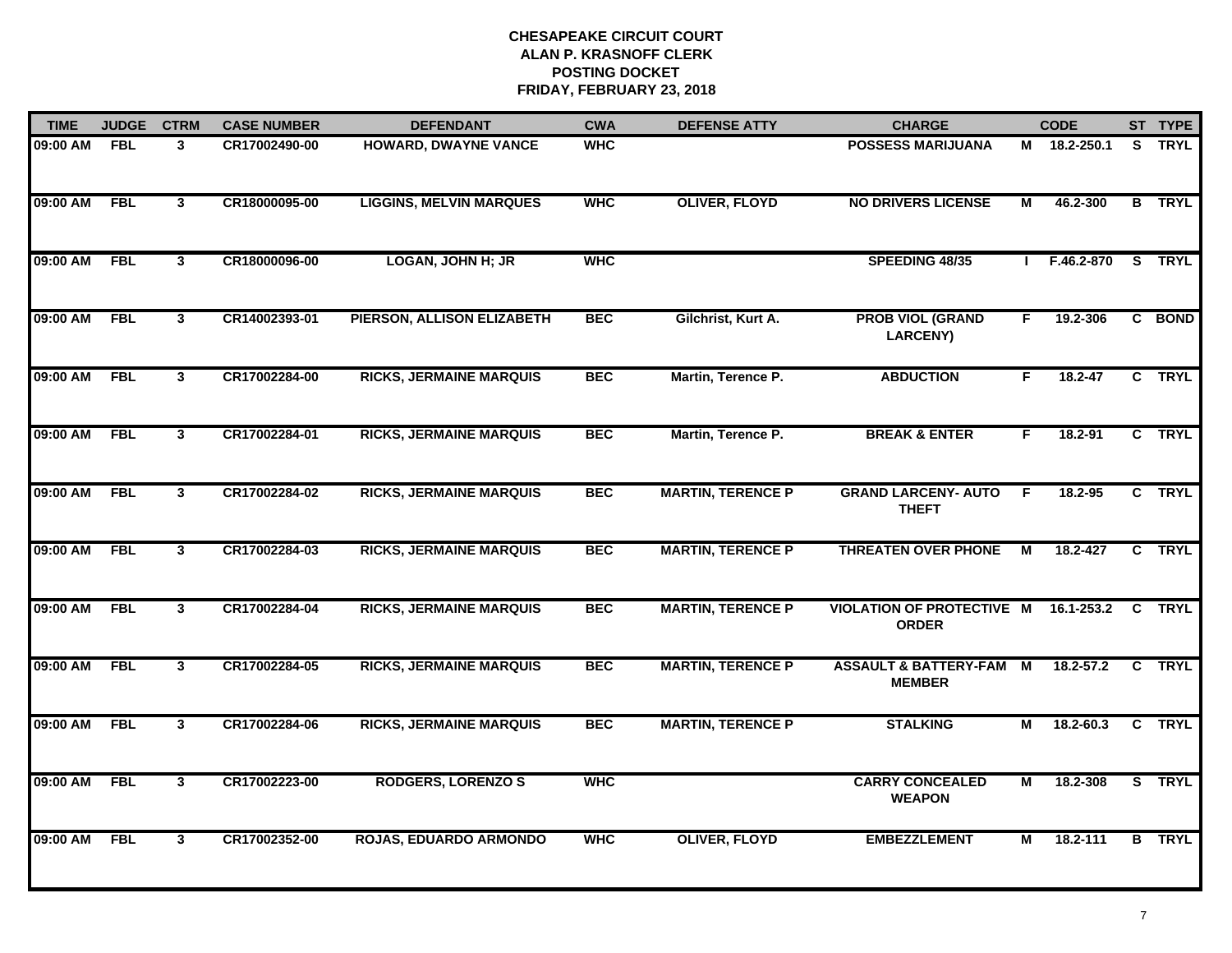| <b>TIME</b> | <b>JUDGE</b> | <b>CTRM</b>             | <b>CASE NUMBER</b> | <b>DEFENDANT</b>                | <b>CWA</b> | <b>DEFENSE ATTY</b>     | <b>CHARGE</b>                                  |                | <b>CODE</b>    |   | ST TYPE       |
|-------------|--------------|-------------------------|--------------------|---------------------------------|------------|-------------------------|------------------------------------------------|----------------|----------------|---|---------------|
| 09:00 AM    | <b>FBL</b>   | 3                       | CR15002311-00      | <b>SPELLER, ADRIONNA</b>        | <b>PLS</b> | Morris, Diallo K.       | <b>POSSESS MARIJUANA</b>                       |                | M 18.2-250.1   | C | DD.           |
| 09:00 AM    | <b>FBL</b>   | $\mathbf{3}$            | CR15002311-01      | <b>SPELLER, ADRIONNA</b>        | <b>PLS</b> | <b>MORRIS, DIALLO K</b> | <b>FTA-DD RETURN</b>                           | М              | 18.2-456       | C | <b>DD</b>     |
| 09:00 AM    | <b>FBL</b>   | 3                       | CR15002311-02      | <b>SPELLER, ADRIONNA</b>        | <b>PLS</b> | <b>MORRIS, DIALLO K</b> | <b>FTA-ADAT</b>                                | М              | 18.2-456       | C | DD            |
| 09:00 AM    | <b>FBL</b>   | 3                       | CR18000312-00      | <b>TROTTER, TASHA</b>           |            | <b>DRAPER, ANTHONY</b>  | <b>BOND APPEAL</b>                             | $\mathbf{o}$   | 19.2-124       |   | C BOND        |
| 09:00 AM    | <b>FBL</b>   | $\mathbf{3}$            | CR17002509-00      | <b>VIGIL, JUSTIN NICHOLAS</b>   | <b>PLS</b> |                         | <b>FAIL TO SUBMIT CERT OF</b><br><b>INSUR</b>  | M              | A.46.2-707     |   | S TRYL        |
| 09:00 AM    | <b>FBL</b>   | 3                       | CR17002365-00      | <b>WHEELER, LUTHER BRIAN</b>    | <b>PLS</b> | <b>OLIVER, FLOYD</b>    | <b>ASSAULT &amp; BATTERY-</b><br><b>SISTER</b> | М              | $18.2 - 57.2$  |   | <b>B</b> TRYL |
| 09:00 AM    | <b>FBL</b>   | 3                       | CR17001902-00      | <b>WILEY, RONALD ALLEN; JR</b>  | <b>PLS</b> |                         | <b>DOG WITHOUT LICENSE</b>                     | M              | $10-62$        |   | S NEWT        |
| 09:00 AM    | <b>FBL</b>   | 3                       | CR17001902-01      | <b>WILEY, RONALD ALLEN; JR</b>  | <b>PLS</b> |                         | <b>DOG WITHOUT LICENSE</b>                     | $\overline{M}$ | $10-62$        |   | S NEWT        |
| 09:00 AM    | <b>FBL</b>   | 3                       | CR17001902-02      | <b>WILEY, RONALD ALLEN; JR</b>  | <b>PLS</b> |                         | <b>DOG AT LARGE</b>                            | М              | 10-42          |   | S NEWT        |
| 09:00 AM    | <b>FBL</b>   | $\mathbf{3}$            | CR17001902-03      | <b>WILEY, RONALD ALLEN; JR</b>  | <b>PLS</b> |                         | <b>DOG AT LARGE</b>                            | $\overline{M}$ | $10 - 42$      |   | S NEWT        |
| 09:00 AM    | <b>FBL</b>   | 3                       | CR18000097-00      | <b>WOLTERDING, SHIRLEY JEAN</b> | <b>PLS</b> |                         | SPEEDING 39/25                                 |                | $I$ F.46.2-874 |   | S TRYL        |
| 09:00 AM    | <b>TSW</b>   | $\overline{\mathbf{4}}$ | CR17000917-00      | <b>BRADSHAW, PAULA MARIE</b>    | <b>AMF</b> | DAWSON, SW              | <b>BOMB/BURN THREAT:</b><br>ACCUSED>=15Y       | F.             | 18.2-83        |   | <b>B</b> SENR |
| 09:00 AM    | <b>TSW</b>   | $\overline{4}$          | CR17001744-00      | <b>BURTON, RICARDO DEVON</b>    | <b>KJB</b> | <b>BOSLEY, CORIE</b>    | <b>POSSESS COCAINE</b>                         | F.             | 18.2-250       |   | <b>B</b> SENR |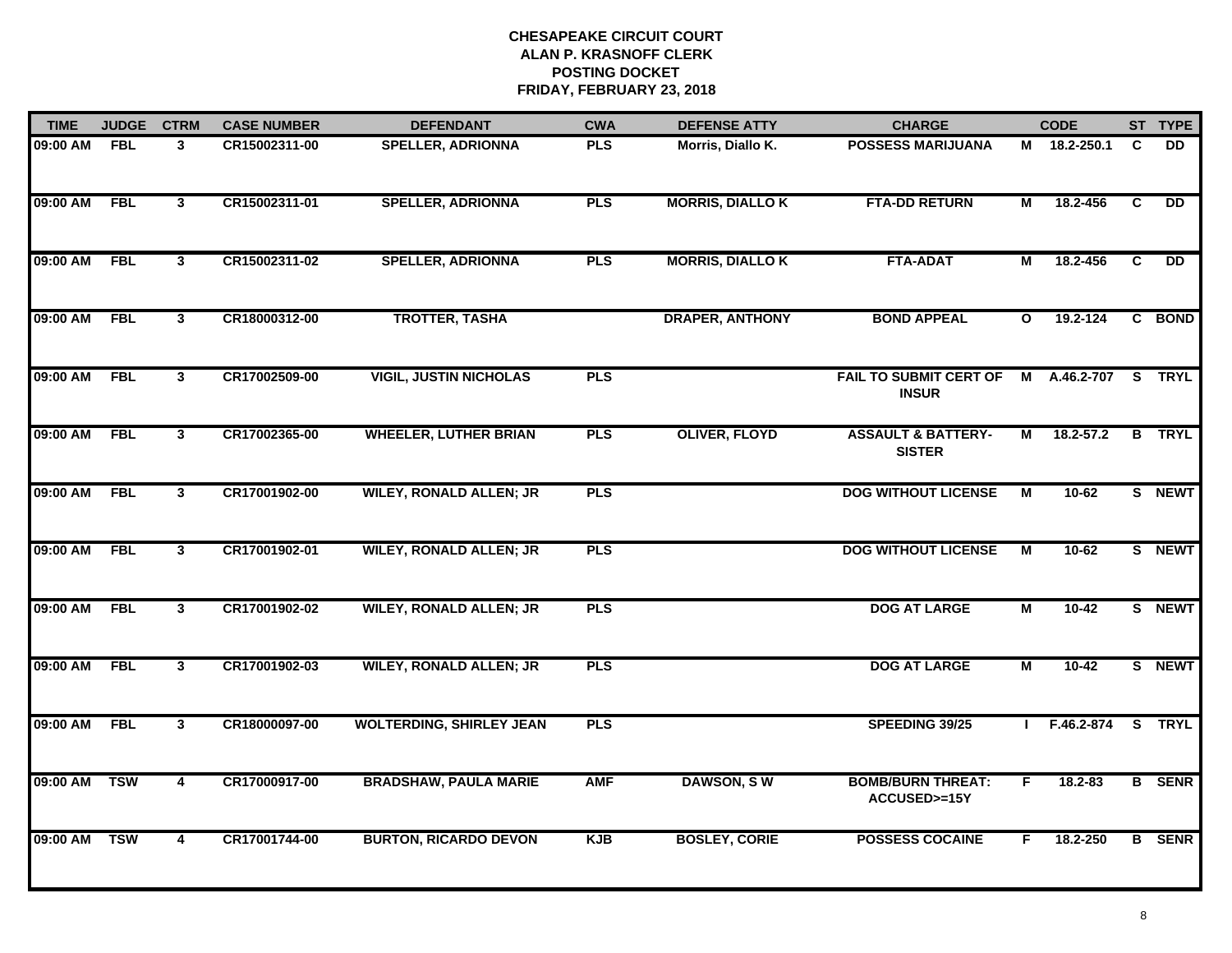| <b>TIME</b>  | <b>JUDGE</b> | <b>CTRM</b>             | <b>CASE NUMBER</b> | <b>DEFENDANT</b>                 | <b>CWA</b> | <b>DEFENSE ATTY</b>            | <b>CHARGE</b>                                   |    | <b>CODE</b> |    | ST TYPE    |
|--------------|--------------|-------------------------|--------------------|----------------------------------|------------|--------------------------------|-------------------------------------------------|----|-------------|----|------------|
| 09:00 AM     | <b>TSW</b>   | 4                       | CR16001238-07      | <b>DOXEY, WILLIAM KEITH; JR</b>  | <b>AEP</b> | <b>GARRETT, JAMES D</b>        | <b>VIOL PROBATION OF MISD M</b><br><b>OFF</b>   |    | 19.2-306    |    | C BOND     |
| 09:00 AM     | <b>TSW</b>   | $\overline{\mathbf{4}}$ | CR16001238-08      | <b>DOXEY, WILLIAM KEITH; JR</b>  | <b>AEP</b> | <b>GARRETT, JAMES D</b>        | <b>VIOL PROBATION OF MISD</b><br><b>OFF</b>     | M  | 19.2-306    |    | C BOND     |
| 09:00 AM     | <b>TSW</b>   | $\overline{\mathbf{4}}$ | CR16001238-09      | <b>DOXEY, WILLIAM KEITH; JR</b>  | <b>AEP</b> | <b>GARRETT, JAMES D</b>        | <b>VIOL PROBATION OF MISD</b><br><b>OFF</b>     | M  | 19.2-306    |    | C BOND     |
| 09:00 AM     | <b>TSW</b>   | 4                       | CR17000188-10      | <b>ELLIOTT, ANTHONY WILLIAM</b>  | <b>BKF</b> | <b>FRAZIER, REGINALD B; SR</b> | <b>CONTEMPT-FTA</b><br><b>SENTENCING</b>        | М  | 18.2-456    | C. | <b>CAP</b> |
| 09:00 AM     | <b>TSW</b>   | 4                       | CR17000188-00      | <b>ELLIOTT, ANTHONY WILLIAMS</b> | <b>BKF</b> | Frazier, Reginald B.; Sr.      | <b>FORGERY</b>                                  | F. | 18.2-168    |    | C SENR     |
| 09:00 AM TSW |              | 4                       | CR17000188-01      | <b>ELLIOTT, ANTHONY WILLIAMS</b> | <b>BKF</b> | Frazier, Reginald B.; Sr.      | <b>PUBLIC RECORDS:</b><br><b>FORGERY</b>        | F. | 18.2-168    |    | C SENR     |
| 09:00 AM     | <b>TSW</b>   | 4                       | CR17000188-02      | <b>ELLIOTT, ANTHONY WILLIAMS</b> | <b>BKF</b> | Frazier, Reginald B.; Sr.      | <b>PUBLIC RECORDS:</b><br><b>FORGERY</b>        | F  | 18.2-168    |    | C SENR     |
| 09:00 AM     | <b>TSW</b>   | $\overline{\mathbf{4}}$ | CR17000188-03      | <b>ELLIOTT, ANTHONY WILLIAMS</b> | <b>BKF</b> | Frazier, Reginald B.; Sr.      | <b>UTTER FORGERY/EMPLOY</b><br><b>RECORDS</b>   | E  | 18.2-168    |    | C SENR     |
| 09:00 AM     | <b>TSW</b>   | 4                       | CR17000188-04      | <b>ELLIOTT, ANTHONY WILLIAMS</b> | <b>BKF</b> | Frazier, Reginald B.; Sr.      | <b>FORGERY/EMPLOY</b><br><b>RECORDS AS TRUE</b> | F. | 18.2-168    |    | C SENR     |
| 09:00 AM     | <b>TSW</b>   | 4                       | CR17000188-05      | <b>ELLIOTT, ANTHONY WILLIAMS</b> | <b>BKF</b> | Frazier, Reginald B.; Sr.      | <b>FORGERY/EMPLOY</b><br><b>RECORDS AS TRUE</b> | F. | 18.2-168    |    | C SENR     |
| 09:00 AM     | <b>TSW</b>   | 4                       | CR17000188-06      | <b>ELLIOTT, ANTHONY WILLIAMS</b> | <b>BKF</b> | Frazier, Reginald B.; Sr.      | <b>DRIV UNDER REVO/SUSP</b><br>3RD OFF          | м  | B.46.2-301  |    | C SENR     |
| 09:00 AM     | <b>TSW</b>   | 4                       | CR17000188-07      | <b>ELLIOTT, ANTHONY WILLIAMS</b> | <b>BKF</b> | Frazier, Reginald B.; Sr.      | SPEED 20MPH+ OVER; LMT M<br>$<=30MPH$           |    | 46.2-862    |    | C SENR     |
| 09:00 AM     | <b>TSW</b>   | $\overline{\mathbf{4}}$ | CR17000188-08      | <b>ELLIOTT, ANTHONY WILLIAMS</b> | <b>BKF</b> | Frazier, Reginald B.; Sr.      | <b>EXPIRED REGISTRATION</b>                     |    | 46.2-646    |    | C SENR     |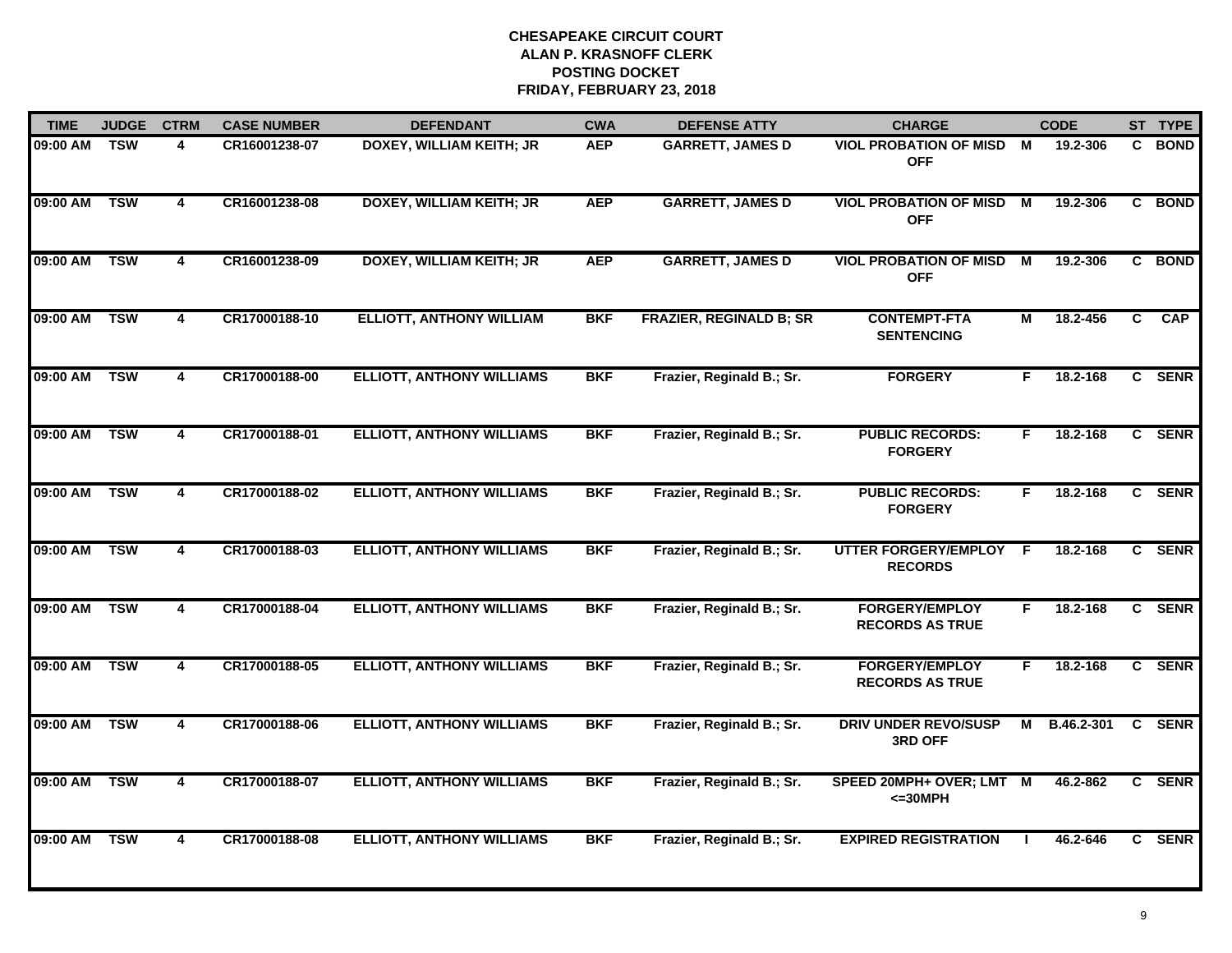| <b>TIME</b> | <b>JUDGE</b> | <b>CTRM</b>             | <b>CASE NUMBER</b> | <b>DEFENDANT</b>                 | <b>CWA</b> | <b>DEFENSE ATTY</b>              | <b>CHARGE</b>                                  |              | <b>CODE</b> |    | ST TYPE       |
|-------------|--------------|-------------------------|--------------------|----------------------------------|------------|----------------------------------|------------------------------------------------|--------------|-------------|----|---------------|
| 09:00 AM    | <b>TSW</b>   | 4                       | CR17000188-09      | <b>ELLIOTT, ANTHONY WILLIAMS</b> | <b>BKF</b> | Frazier, Reginald B.; Sr.        | <b>NO REG. CARD IN</b><br><b>POSSESSION</b>    |              | 46.2-104    |    | C SENR        |
| 09:00 AM    | <b>TSW</b>   | $\overline{4}$          | CR18000313-00      | <b>JAMES, KOREY MICHAEL</b>      | <b>AMF</b> | <b>TALIAFERRO, WILLIAM L; JR</b> | <b>BOND APPEAL</b>                             | $\mathbf{o}$ | 19.2-124    |    | C BOND        |
| 09:00 AM    | <b>TSW</b>   | $\overline{\mathbf{4}}$ | CR18000233-00      | <b>KING, ZAURNICE</b>            | <b>AMF</b> | James, Andrew K.                 | <b>BURGLARY</b>                                | F.           | 18.2-91     |    | C PLEA        |
| 09:00 AM    | <b>TSW</b>   | 4                       | CR18000233-01      | <b>KING, ZAURNICE</b>            | <b>AMF</b> | James, Andrew K.                 | <b>GRAND LARCENY</b>                           | F.           | 18.2-95     |    | C PLEA        |
| 09:00 AM    | <b>TSW</b>   | 4                       | CR16001613-00      | <b>MACK, ERIN THERESA</b>        | <b>WHC</b> | Ortiz, Kathleen A                | <b>GRAND LARCENY STEAL</b><br><b>PROPERTY</b>  | E            | 18.2-95     |    | <b>B</b> SENR |
| 09:00 AM    | <b>TSW</b>   | 4                       | CR16001613-01      | <b>MACK, ERIN THERESA</b>        | <b>WHC</b> | Ortiz, Kathleen A                | <b>FAIL TO APPEAR;</b><br><b>SENTENCING</b>    | М            | 18.2-456    | В  | <b>CAP</b>    |
| 09:00 AM    | <b>TSW</b>   | $\overline{\mathbf{4}}$ | CR18000317-00      | <b>MILLS, HASHEED ALI</b>        | <b>SNS</b> | <b>MARTIN, TERENCE</b>           | <b>BOND APPEAL</b>                             | $\mathbf{o}$ | 19.2-124    | C. | <b>BOND</b>   |
| 09:00 AM    | <b>TSW</b>   | 4                       | CR17001405-02      | <b>MOORE, WAYNE ARNOLD; JR</b>   | <b>BW</b>  | <b>PASS, STEPHANIE</b>           | <b>FELONY ELUDE</b>                            | F            | 46.2-817B   |    | <b>B</b> SENR |
| 09:00 AM    | <b>TSW</b>   | 4                       | CR17001405-03      | <b>MOORE, WAYNE ARNOLD; JR</b>   | <b>BW</b>  | <b>PASS, STEPHANIE</b>           | <b>DRIVE W/O LICENSE</b><br><b>ENDORSEMENT</b> | М            | 46.2-328    |    | S SENR        |
| 09:00 AM    | <b>TSW</b>   | 4                       | CR17001405-04      | <b>MOORE, WAYNE ARNOLD; JR</b>   | <b>BW</b>  | <b>PASS, STEPHANIE</b>           | <b>RECKLESS DRIVING</b>                        | M            | 46.2-862    |    | S SENR        |
| 09:00 AM    | <b>TSW</b>   | 4                       | CR14001412-00      | <b>NEGRETE, JESSE GARZA</b>      | <b>AMF</b> | <b>BLACK, HUGH E; III</b>        | <b>MALICIOUS WOUNDING</b>                      | F            | 18.2-51     |    | C SENR        |
| 09:00 AM    | <b>TSW</b>   | 4                       | CR14001412-01      | <b>NEGRETE, JESSE GARZA</b>      | <b>AMF</b> | <b>BLACK, HUGH E; III</b>        | POINT/BRANDISH FIREARM M                       |              | 18.2-282    |    | C SENR        |
| 09:00 AM    | <b>TSW</b>   | $\overline{4}$          | CR14001412-02      | <b>NEGRETE, JESSE GARZA</b>      | <b>AMF</b> | Black, Hugh E.; III              | <b>FTA-TRIAL</b>                               | М            | 18.2-456    |    | <b>B</b> SENR |
|             |              |                         |                    |                                  |            |                                  |                                                |              |             |    |               |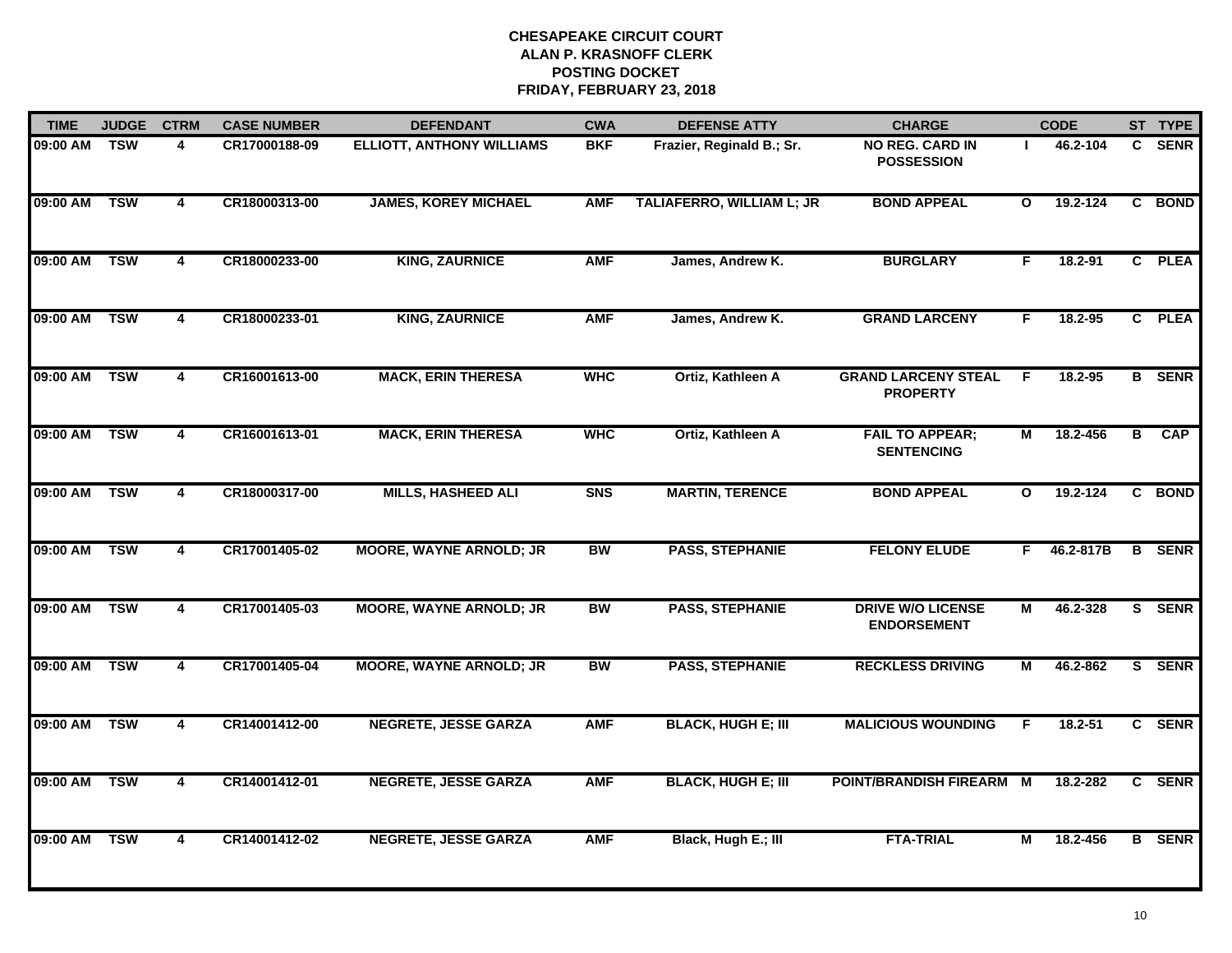| <b>TIME</b> | <b>JUDGE</b> | <b>CTRM</b>             | <b>CASE NUMBER</b> | <b>DEFENDANT</b>              | <b>CWA</b>     | <b>DEFENSE ATTY</b>        | <b>CHARGE</b>                                 |                | <b>CODE</b>    |                | ST TYPE       |
|-------------|--------------|-------------------------|--------------------|-------------------------------|----------------|----------------------------|-----------------------------------------------|----------------|----------------|----------------|---------------|
| 09:00 AM    | <b>TSW</b>   | 4                       | CR17001837-00      | <b>RAMOS, DAVID</b>           | <b>AEP</b>     | <b>FORSTIE, AARON</b>      | <b>GRAND LARCENY</b>                          | F.             | 18.2-95        |                | C SENR        |
| 09:00 AM    | <b>TSW</b>   | $\overline{4}$          | CR08001059-01      | <b>RICKS, WILLIAM HENRY</b>   | <b>AEP</b>     | <b>TAYLOR, MATTHEW; SR</b> | <b>PROB VIOL (POSSESS</b><br><b>COCAINE)</b>  | F.             | 19.2-306       | C              | <b>REV</b>    |
| 09:00 AM    | <b>TSW</b>   | $\overline{4}$          | CR08001060-01      | <b>RICKS, WILLIAM HENRY</b>   | <b>AEP</b>     | <b>TAYLOR, MATTHEW; SR</b> | PROB VIOL (PWID COCAINE) F                    |                | 19.2-306       | C              | <b>REV</b>    |
| 09:00 AM    | <b>TSW</b>   | 4                       | CR17002091-00      | <b>STEARNS, CHLOE RENEE</b>   | S <sub>N</sub> | <b>WENTWORTH, RACHEL E</b> | <b>CHILD ABUSE</b>                            | F.             | $18.2 - 371.1$ |                | <b>B</b> BOND |
| 09:00 AM    | <b>TSW</b>   | 4                       | CR17002091-03      | <b>STEARNS, CHLOE RENEE</b>   | <b>SNS</b>     |                            | <b>SHOW CAUSE FTA MOTION M</b>                |                | 18.2-456       | S              | <b>SC</b>     |
| 09:00 AM    | <b>TSW</b>   | 4                       | CR18000134-00      | <b>STEVENSON, DYLAN JAMAL</b> | <b>BKF</b>     | <b>BOSLEY, CORIE</b>       | <b>ASSAULT &amp; BATTER LEO</b>               | -F             | 18.2-57        |                | C PLEA        |
| 09:00 AM    | <b>TSW</b>   | $\overline{\mathbf{4}}$ | CR18000134-01      | <b>STEVENSON, DYLAN JAMAL</b> | <b>BKF</b>     | <b>BOSLEY, CORIE</b>       | <b>UNLAWFULL USE ID OF</b><br><b>ANOTHER</b>  | $\overline{M}$ | 18.2-186.3     | C              | <b>PLEA</b>   |
| 09:00 AM    | <b>TSW</b>   | 4                       | CR18000134-02      | <b>STEVENSON, DYLAN JAMAL</b> | <b>BKF</b>     | <b>BOSLEY, CORIE</b>       | <b>ELUDE</b>                                  | F.             | 46.2-817B      |                | C PLEA        |
| 09:00 AM    | <b>TSW</b>   | 4                       | CR18000134-03      | <b>STEVENSON, DYLAN JAMAL</b> | <b>BKF</b>     | <b>BOSLEY, CORIE</b>       | <b>DWI1ST</b>                                 | М              | A.18.2-266     |                | C PLEA        |
| 09:00 AM    | <b>TSW</b>   | $\overline{\mathbf{4}}$ | CR18000134-04      | <b>STEVENSON, DYLAN JAMAL</b> | <b>BKF</b>     | <b>BOSLEY, CORIE</b>       | MALICIOUS BODILY INJ LEO F                    |                | 18.2-51.1      |                | C TRYL        |
| 09:00 AM    | <b>TSW</b>   | 4                       | CR16000207-04      | <b>VANCE, DANIEL EDWARD</b>   | <b>KJB</b>     | <b>FRAZIER, REGINALD</b>   | <b>VIOL PROBATION ON FEL</b><br><b>OFF</b>    | -F.            | 19.2-306       | C.             | <b>REV</b>    |
| 09:00 AM    | <b>TSW</b>   | $\overline{4}$          | CR16000207-05      | <b>VANCE, DANIEL EDWARD</b>   | <b>KJB</b>     | <b>FRAZIER, REGINALD</b>   | <b>VIOL PROBATION ON FEL</b><br><b>OFF</b>    | E              | 19.2-306       | $\overline{c}$ | <b>REV</b>    |
| 09:00 AM    | <b>TSW</b>   | 4                       | CR16000207-06      | <b>VANCE, DANIEL EDWARD</b>   | <b>KJB</b>     | <b>FRAZIER, REGINALD</b>   | <b>VIOL PROBATION OF MISD M</b><br><b>OFF</b> |                | 19.2-306       | C.             | REV           |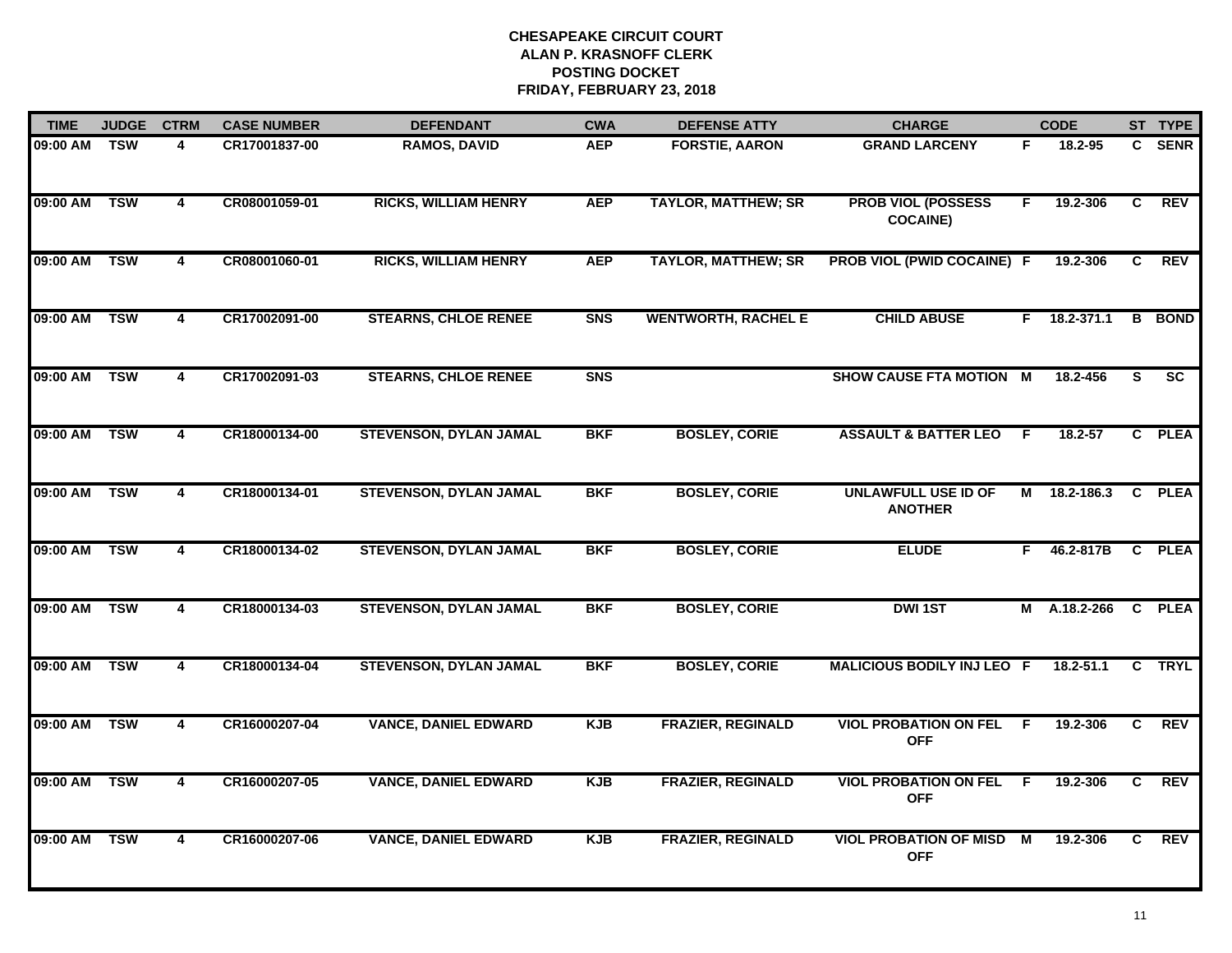| <b>TIME</b> | <b>JUDGE</b> | <b>CTRM</b>             | <b>CASE NUMBER</b> | <b>DEFENDANT</b>                   | <b>CWA</b> | <b>DEFENSE ATTY</b>      | <b>CHARGE</b>                                     |                | <b>CODE</b>          |    | ST TYPE    |
|-------------|--------------|-------------------------|--------------------|------------------------------------|------------|--------------------------|---------------------------------------------------|----------------|----------------------|----|------------|
| 09:00 AM    | <b>TSW</b>   | 4                       | CR16000207-07      | <b>VANCE, DANIEL EDWARD</b>        | <b>KJB</b> | <b>FRAZIER, REGINALD</b> | VIOL PROBATION OF MISD M<br><b>OFF</b>            |                | 19.2-306             | C. | <b>REV</b> |
| 09:00 AM    | <b>TSW</b>   | $\overline{\mathbf{4}}$ | CR17000964-00      | <b>VANCE, DANIEL EDWARD</b>        | <b>KJB</b> | <b>FORSTIE, AARON</b>    | <b>POSSESS PARA-F-</b><br><b>FENTANYL</b>         | F.             | 18.2-250             |    | C SENR     |
| 09:00 AM    | <b>TSW</b>   | $\overline{\mathbf{4}}$ | CR17000964-01      | <b>VANCE, DANIEL EDWARD</b>        | <b>KJB</b> | <b>FORSTIE, AARON</b>    | <b>LARCENY W/INTENT TO</b><br><b>SELL</b>         |                | F 18.2-108.01        |    | C SENR     |
| 09:00 AM    | <b>TSW</b>   | 4                       | CR17000964-02      | <b>VANCE, DANIEL EDWARD</b>        | <b>KJB</b> | <b>FORSTIE, AARON</b>    | <b>OBTAIN MONEY BY FALSE F</b><br><b>PRETENSE</b> |                | 18.2-178             |    | C SENR     |
| 09:00 AM    | <b>TSW</b>   | 4                       | CR17000964-03      | <b>VANCE, DANIEL EDWARD</b>        | KJB        | <b>FORSTIE, AARON</b>    | <b>GRAND LARCENY</b>                              | F.             | 18.2-95              |    | C SENR     |
| 09:00 AM    | <b>TSW</b>   | 4                       | CR17000964-08      | <b>VANCE, DANIEL EDWARD</b>        | <b>KJB</b> | <b>FORSTIE, AARON</b>    | <b>LARCENY W/INTENT TO</b><br><b>SELL</b>         |                | F 18.2-108.01 C SENR |    |            |
| 09:00 AM    | <b>TSW</b>   | $\overline{\mathbf{4}}$ | CR17000964-09      | <b>VANCE, DANIEL EDWARD</b>        | <b>KJB</b> | <b>FORSTIE, AARON</b>    | <b>GRAND LARCENY</b>                              | F.             | 18.2-95              |    | C SENR     |
| 09:00 AM    | <b>TSW</b>   | 4                       | CR17001236-00      | <b>WESTBROOK, KENYATTA MARTINI</b> | <b>AEP</b> | <b>CURRIN, KATHERINE</b> | <b>PWID HEROIN</b>                                | F              | 18.2-248             |    | C BOND     |
| 09:00 AM    | <b>TSW</b>   | 4                       | CR17001236-01      | <b>WESTBROOK, KENYATTA MARTINI</b> | <b>AEP</b> | <b>CURRIN, KATHERINE</b> | POSS OF MARIJUANA 1ST<br><b>OFF</b>               | M              | 18.2-250.1           |    | C BOND     |
| 09:00 AM    | <b>TSW</b>   | 4                       | CR17001236-02      | <b>WESTBROOK, KENYATTA MARTINI</b> | <b>AEP</b> | <b>CURRIN, KATHERINE</b> | <b>DRIVING ON SUSP OL</b>                         | М              | B.46.2-301           |    | C BOND     |
| 09:00 AM    | <b>RDS</b>   | 6                       | CR18000022-00      | <b>AKERS, TIMOTHY LEE</b>          | <b>KAM</b> | <b>BOSLEY, CORIE</b>     | <b>ROBBERY W/SIMULATED</b><br><b>GUN</b>          | -F             | 18.2-58              |    | C TRYL     |
| 09:00 AM    | <b>RDS</b>   | 6                       | CR18000022-01      | <b>AKERS, TIMOTHY LEE</b>          | <b>KAM</b> | <b>BOSLEY, CORIE</b>     | <b>ROBBERY W/SIMULATED</b><br><b>GUN</b>          | $\overline{F}$ | 18.2-58              |    | C TRYL     |
| 09:00 AM    | <b>RDS</b>   | 6                       | CR18000022-02      | <b>AKERS, TIMOTHY LEE</b>          | <b>KAM</b> | <b>BOSLEY, CORIE</b>     | FIREARM:USE IN COM OF F<br><b>FELONY</b>          |                | $18.2 - 53.1$        |    | C TRYL     |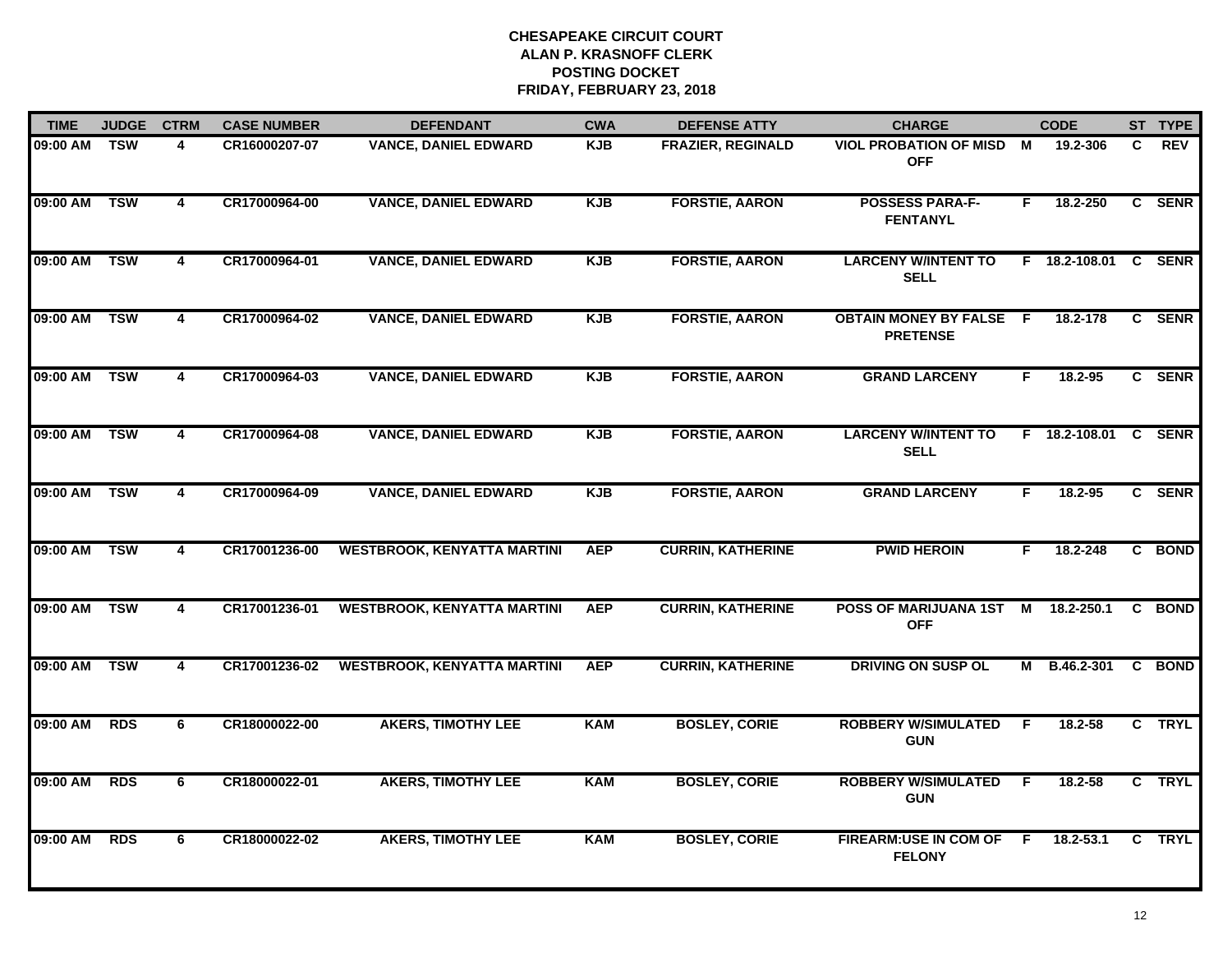| <b>TIME</b> | <b>JUDGE</b> | <b>CTRM</b>    | <b>CASE NUMBER</b> | <b>DEFENDANT</b>                | <b>CWA</b> | <b>DEFENSE ATTY</b>     | <b>CHARGE</b>                                     |                | <b>CODE</b>           |    | ST TYPE       |
|-------------|--------------|----------------|--------------------|---------------------------------|------------|-------------------------|---------------------------------------------------|----------------|-----------------------|----|---------------|
| 09:00 AM    | <b>RDS</b>   | 6              | CR18000022-03      | <b>AKERS, TIMOTHY LEE</b>       | <b>KAM</b> | <b>BOSLEY, CORIE</b>    | <b>WEAR MASK TO CONCEAL F</b><br><b>IDENTITY</b>  |                | 18.2-422              |    | C TRYL        |
| 09:00 AM    | <b>RDS</b>   | 6              | CR18000022-04      | <b>AKERS, TIMOTHY LEE</b>       | <b>KAM</b> | <b>BOSLEY, CORIE</b>    | <b>CONSPIRACY ROBBERY</b>                         | F.             | 18.2-58               |    | C TRYL        |
| 09:00 AM    | <b>RDS</b>   | 6              | CR18000022-05      | <b>AKERS, TIMOTHY LEE</b>       | <b>KAM</b> | <b>BOSLEY, CORIE</b>    | <b>FIREARM:IN COM OF</b><br><b>FELONY</b>         | F.             | 18.2-53.1             |    | C TRYL        |
| 09:00 AM    | <b>RDS</b>   | 6              | CR15001645-01      | <b>BEAMES, SARA DAWN</b>        | <b>MAP</b> | <b>LUMABON, ROMEO</b>   | <b>PROB VIOL (POSSESS</b><br><b>HEROIN)</b>       | F              | 19.2-306              | C. | <b>REV</b>    |
| 09:00 AM    | <b>RDS</b>   | 6              | CR17002237-00      | <b>DAVIS, JEREMY RONZELL</b>    | <b>DAW</b> | <b>BOUCHARD, JULIAN</b> | <b>BIGAMY</b>                                     | F.             | 18.2-362              |    | <b>B</b> TRYL |
| 09:00 AM    | <b>RDS</b>   | 6              | CR18000350-00      | <b>DEAN, ROBERT BRADLEY</b>     | <b>KAM</b> | <b>HAMLIN, JASON</b>    | <b>BOND APPEAL</b>                                | $\mathbf{o}$   | 19.2-124              |    | C BOND        |
| 09:00 AM    | <b>RDS</b>   | 6              | CR17000166-02      | <b>GOODRICH, DEBRA COLLEEN</b>  | <b>KAM</b> | <b>Bouchard, JULIAN</b> | <b>SUSP SNT VIOL (POSS</b><br>OXYCODONE)          | $\overline{F}$ | 19.2-306              |    | <b>REV</b>    |
| 09:00 AM    | <b>RDS</b>   | 6              | CR17001869-00      | <b>GRANT, JONATHAN DEAN</b>     | <b>DAM</b> | <b>NICHOLAS, LESLEE</b> | <b>CONSENTUAL SEX W/ CHILD M</b><br>$15Y+$        |                | 18.2-371              |    | C SENR        |
| 09:00 AM    | <b>RDS</b>   | 6              | CR17001869-01      | <b>GRANT, JONATHAN DEAN</b>     | <b>DAM</b> | <b>NICHOLAS, LESLEE</b> | <b>CONTRIB TO DELIQ OF</b><br><b>MINOR</b>        | М              | 18.2-371              |    | C SENR        |
| 09:00 AM    | <b>RDS</b>   | 6              | CR17001869-02      | <b>GRANT, JONATHAN DEAN</b>     | <b>DAM</b> | NICHOLAS, LESLEE        | <b>POSSESS CHILD</b><br><b>PORNOGRAPHY</b>        |                | F 18.2-374.1:1 C SENR |    |               |
| 09:00 AM    | <b>RDS</b>   | 6              | CR18000331-00      | <b>HILL, TYRONE DARNELL</b>     | <b>DAM</b> | <b>HAMLIN, JASON</b>    | <b>BOND APPEAL</b>                                | $\mathbf{o}$   | 19.2-124              |    | C BOND        |
| 09:00 AM    | <b>RDS</b>   | $\overline{6}$ | CR18000021-00      | <b>HUDGINS, JOSEPH PAUL</b>     | <b>KAM</b> | <b>BOSLEY, CORIE</b>    | <b>POSSESS OF</b><br><b>METHAMPHETAMINE</b>       | F.             | 18.2-250              |    | <b>B</b> TRYL |
| 09:00 AM    | <b>RDS</b>   | 6              | CR06A00069-01      | <b>MCBRIDE, MICHAEL ANTHONY</b> | <b>MAP</b> | <b>HADEED, SHANNON</b>  | <b>PBVIOL(GRAND LARC FROM F</b><br><b>PERSON)</b> |                | 19.2-306              | C. | <b>REV</b>    |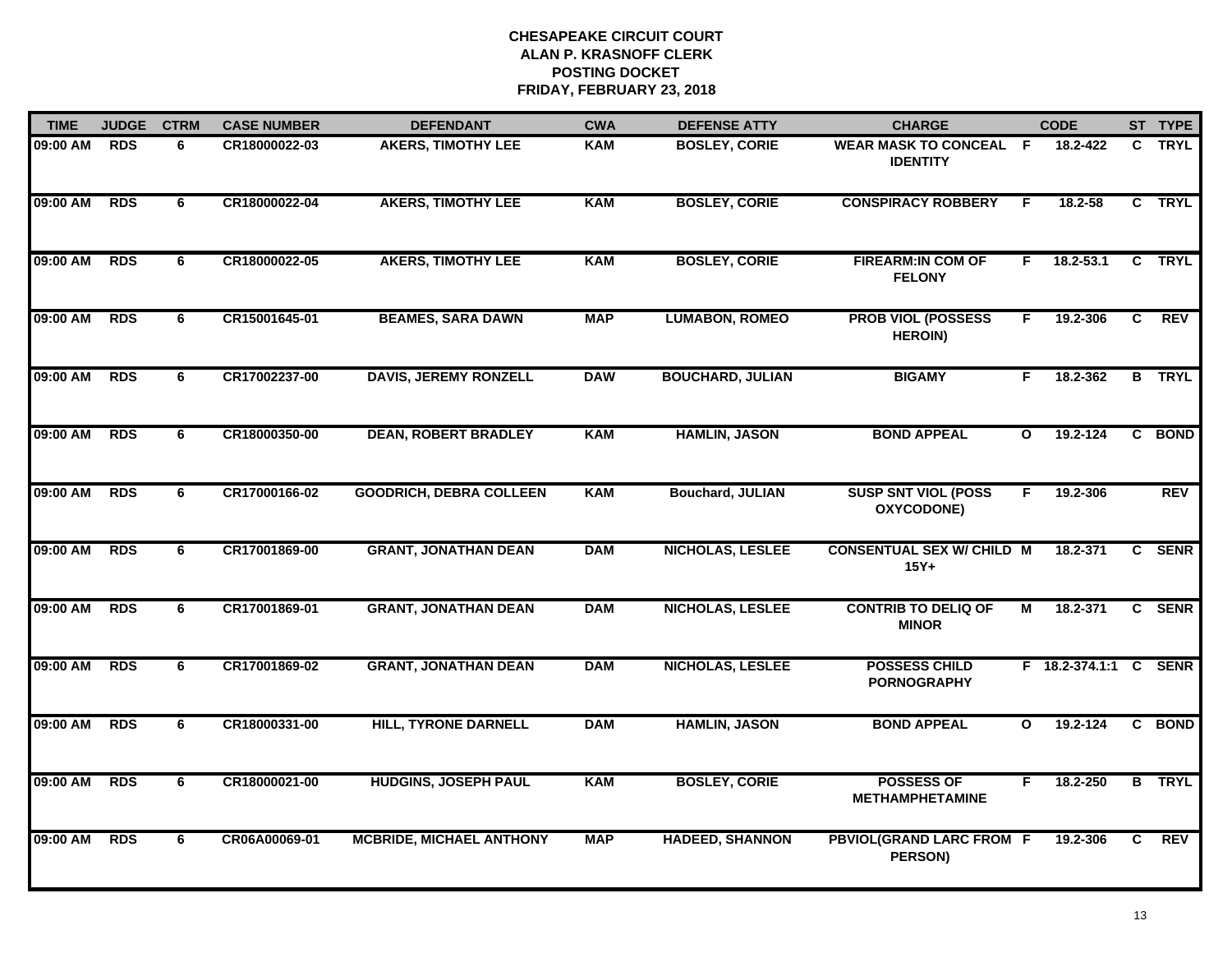| <b>TIME</b> | <b>JUDGE</b> | <b>CTRM</b> | <b>CASE NUMBER</b> | <b>DEFENDANT</b>                   | <b>CWA</b> | <b>DEFENSE ATTY</b>     | <b>CHARGE</b>                               | <b>CODE</b>    |              |                | ST TYPE    |
|-------------|--------------|-------------|--------------------|------------------------------------|------------|-------------------------|---------------------------------------------|----------------|--------------|----------------|------------|
| 09:00 AM    | <b>RDS</b>   | 6           | CR17001990-00      | <b>REDDING, JOHN'TA JABBER</b>     | <b>KAM</b> | <b>OLIVER, FLOYD</b>    | <b>UNLAWFUL WOUNDING</b>                    | F.             | 18.2-51      |                | C SENR     |
| 09:00 AM    | <b>RDS</b>   | 6           | CR15000888-03      | <b>SCHARF, THOMAS HENRY</b>        | <b>MAP</b> | <b>HADEED, SHANNON</b>  | <b>VIOL PROBATION ON FEL</b><br><b>OFF</b>  | F.             | 19.2-306     | C              | <b>REV</b> |
| 09:00 AM    | <b>RDS</b>   | 6           | CR15000888-04      | <b>SCHARF, THOMAS HENRY</b>        | <b>MAP</b> | <b>HADEED, SHANNON</b>  | <b>VIOL PROBATION ON FEL</b><br><b>OFF</b>  | $\overline{F}$ | 19.2-306     | $\overline{c}$ | <b>REV</b> |
| 09:00 AM    | <b>RDS</b>   | 6           | CR17001892-00      | <b>SPARROW, DEMETRIUS DEVELL</b>   | <b>KAM</b> | <b>BUYRN, RICHARD L</b> | <b>POSSESS COCAINE</b>                      | F.             | 18.2-250     |                | C TRYL     |
| 09:00 AM    | <b>RDS</b>   | 6           | CR17001892-01      | <b>SPARROW, DEMETRIUS DEVELL</b>   | <b>KAM</b> | <b>BUYRN, RICHARD L</b> | <b>FAIL TO ID</b>                           | М              | 46-209       |                | C TRYL     |
| 09:00 AM    | <b>RDS</b>   | 6           | CR17001892-02      | <b>SPARROW, DEMETRIUS DEVELL</b>   | <b>KAM</b> | <b>BUYRN, RICHARD L</b> | <b>POSS MARIJUANA</b>                       |                | M 18.2-250.1 |                | S TRYL     |
| 09:00 AM    | <b>RDS</b>   | 6           | CR17001892-03      | <b>SPARROW, DEMETRIUS DEVELL</b>   | <b>KAM</b> | <b>BUYRN, RICHARD L</b> | DRIVE ON SUSP OL                            | М              | B.46.2-301   | $\mathbf{c}$   | <b>CAP</b> |
| 09:00 AM    | <b>RDS</b>   | 6           | CR12001726-01      | <b>WILSON, MARQUES KEITH</b>       | <b>KAM</b> | Spencer, Jo Anne        | <b>PROB VIOL (PWID</b><br><b>MARIJUANA)</b> | F.             | 19.2-306     |                | C BOND     |
| 09:30 AM    | <b>RDS</b>   | 6           | CR10000016-09      | <b>CARTWRIGHT, VERNON LEE; III</b> |            |                         | <b>PROB VIOL (UNAUTH USE</b><br>OF M.V.)    | F              | 19.2-306     |                | C ADAT     |
| 09:30 AM    | <b>RDS</b>   | 6           | CR17002035-00      | ZELJEZNJAK, NICOLAS BRADFORD       | <b>AJS</b> |                         | <b>POSSESS HEROIN</b>                       | F.             | 18.2-250     |                | C ADAT     |
| 09:30 AM    | <b>RDS</b>   | 6           | CR17002035-01      | ZELJEZNJAK, NICOLAS BRADFORD       | <b>AJS</b> |                         | POSSESS PARAPHERNALIA M                     |                | 54.1-3466    |                | C ADAT     |
| 09:30 AM    | <b>RDS</b>   | 6           | CR17002035-02      | ZELJEZNJAK, NICOLAS BRADFORD       | <b>AJS</b> |                         | <b>OBSTRUCT JUSTICE</b>                     | $\overline{M}$ | 18.2-460     |                | C ADAT     |
| 09:30 AM    | <b>RDS</b>   | 6           | CR17002035-03      | ZELJEZNJAK, NICOLAS BRADFORD       | <b>AJS</b> |                         | <b>FALSE IDENTIFY SELF TO</b><br>LEO        | $\overline{M}$ | 19.2-82.1    |                | C ADAT     |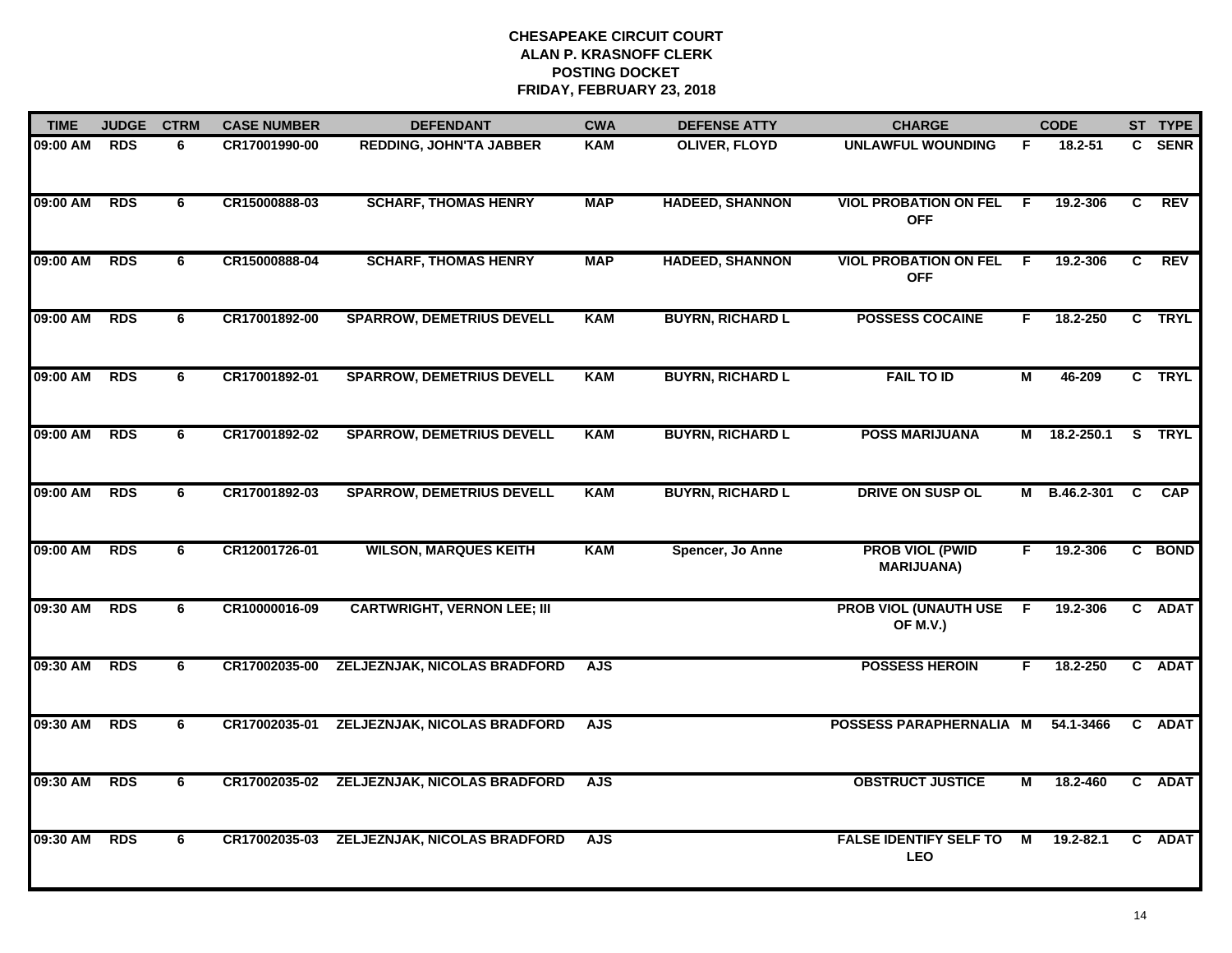| <b>TIME</b> | <b>JUDGE</b> | <b>CTRM</b> | <b>CASE NUMBER</b> | <b>DEFENDANT</b>                 | <b>CWA</b> | <b>DEFENSE ATTY</b>    | <b>CHARGE</b>                                  |    | <b>CODE</b> | <b>ST</b> | <b>TYPE</b> |
|-------------|--------------|-------------|--------------------|----------------------------------|------------|------------------------|------------------------------------------------|----|-------------|-----------|-------------|
| 03:00 PM    | TSW          | 4           | CR17001721-00      | <b>COPELAND, DARRIUS DONTA</b>   | <b>DJH</b> | <b>SACKS, ANDREW M</b> | <b>MURDER 1ST DEGREE</b>                       | F. | 18.2-32     | C.        | <b>MOT</b>  |
| 03:00 PM    | <b>TSW</b>   | 4           | CR17001721-01      | <b>COPELAND, DARRIUS DONTA</b>   | <b>DJH</b> | <b>SACKS, ANDREW M</b> | <b>USE FIREARM IN FELONY</b><br><b>1ST OFF</b> | F  | 18.2-53.1   | C.        | <b>MOT</b>  |
| 03:00 PM    | TSW          | 4           | CR17001722-00      | <b>COPELAND, DEQUASHIA RONTA</b> | <b>DJH</b> | DAWSON, SW             | <b>MURDER 1ST DEGREE</b><br><b>BEFORE FACT</b> |    | 18.2-32     | B         | MOT         |
| 03:00 PM    | TSW          | 4           | CR17001722-01      | <b>COPELAND, DEQUASHIA RONTA</b> | <b>DJH</b> | <b>DAWSON, SW</b>      | <b>USE FIREARM IN FELONY</b><br><b>1ST OFF</b> | E  | 18.2-53.1   | В         | MOT         |